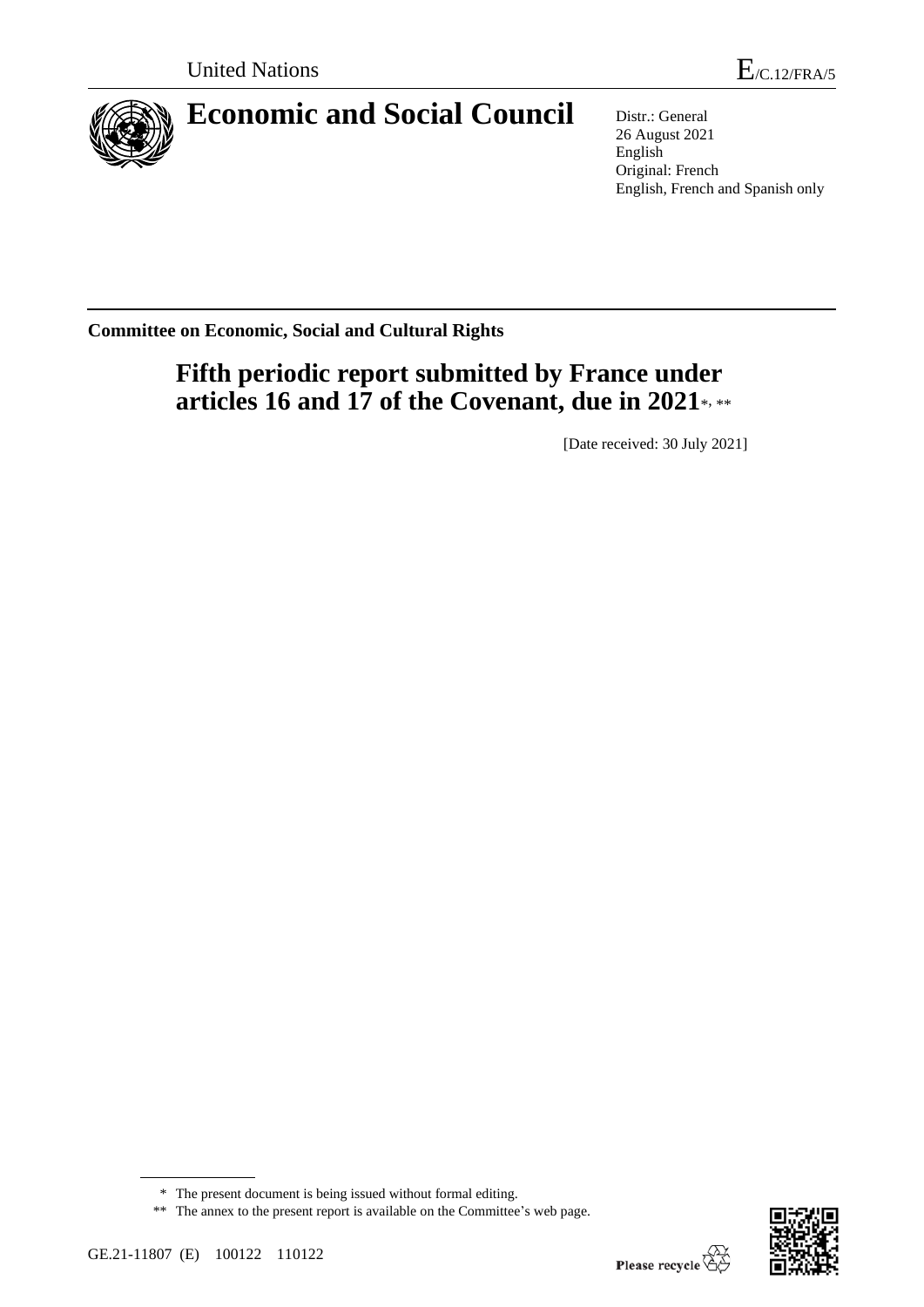# **I. Issues of particular relevance**

## **Reply to the questions raised in paragraph 2 of the list of issues (E/C.12/FRA/QPR/5)**

1. The National School for the Judiciary, which trains judges and prosecutors in France, holds two types of training that may relate to the provisions and application of the Covenant:

- As part of their basic training, all students (i.e., trainees) complete a six-week internship outside the judicial courts, where they may have the opportunity to see firsthand how international law, including the Covenant, is applied. In 2021, four trainees completed their internships at the Ministry for Europe and Foreign Affairs, one at the Office of the Defender of Rights, one at the International Institute of Human Rights and another at the National Consultative Commission on Human Rights. Some students have the opportunity to complete a three-week international internship at a judicial academy abroad, at an embassy or with a judicial liaison officer (assigned to an embassy). In 2020, 78 individuals (23 per cent of the class) were able to do an internship of this kind.
- In the context of in-service training, a three-day seminar on "United Nations law on fundamental freedoms" is taught by an auxiliary judge of the Court of Cassation and the Secretary-General of the National Consultative Commission on Human Rights. The seminar does not explicitly broach the topic of the Covenant but does cover the structure of international human rights bodies, the question of the direct applicability of United Nations conventions and some of their monitoring mechanisms. Ten people took part in the seminar in 2021.

2. The provisions and application of the Covenant are not systematically taught at lawyer training institutions. In fact, prior familiarity with them is required to pass the entrance examination for the regional lawyer training centres, as this is one of the basic subjects taught in university law courses. The Covenant is thus addressed in the main oral examination for the regional lawyer training centres. The French National Bar Council has informed the Ministry of Justice that a reference to the Covenant will be included in the next edition of its vade mecum on human rights.

## **Reply to the questions raised in paragraph 3 of the list of issues**

3. The Act of 27 May 2009 established the National Commission for the Evaluation of State Policies in Overseas France, which is responsible for monitoring and evaluating the implementation of public policies in overseas France, and specifically measures to promote economic and social development. The Commission is organized in five working groups (policies for the integration and employment of young people; mechanisms to set prices and price levels; territorial continuity policies; social housing policies; and consideration of the situation of overseas France in national public policies). It submits a public socioeconomic impact assessment report to the parliament every two years. The last one covered 2018–2019.

4. The Ministry for Overseas France regularly produces evaluation reports on the situation in the overseas departments and regions and on the measures that have been put in place there. In March 2020, a report was published on the "evaluation of the implementation of preventive measures for school children" that was performed pursuant to the third National Nutritional Health Programme 2011–2015 and the Obesity Plan 2010–2013. The report and its recommendations are the basis for the fourth National Nutritional Health Programme, whose overseas component will be launched in the fall of 2021. In order to improve access to quality education, measures to take account of multilingual situations have been introduced in the overseas educational districts and in the Wallis and Futuna Islands. They were the subject of an evaluation report in December 2020, which in particular takes stock of the mother-tongue liaison assistant system that was set up in French Guiana in 1998. Lastly, a dossier published in May 2021 assesses the situation and the measures taken to combat food insecurity and malnutrition in overseas France. It presents the fourth National Nutritional Health Programme and the next national programme, for 2021–2027, of the European Social Fund, for which the overseas regions will be eligible, including the objective of combating material deprivation by providing food aid and/or material assistance to the neediest people.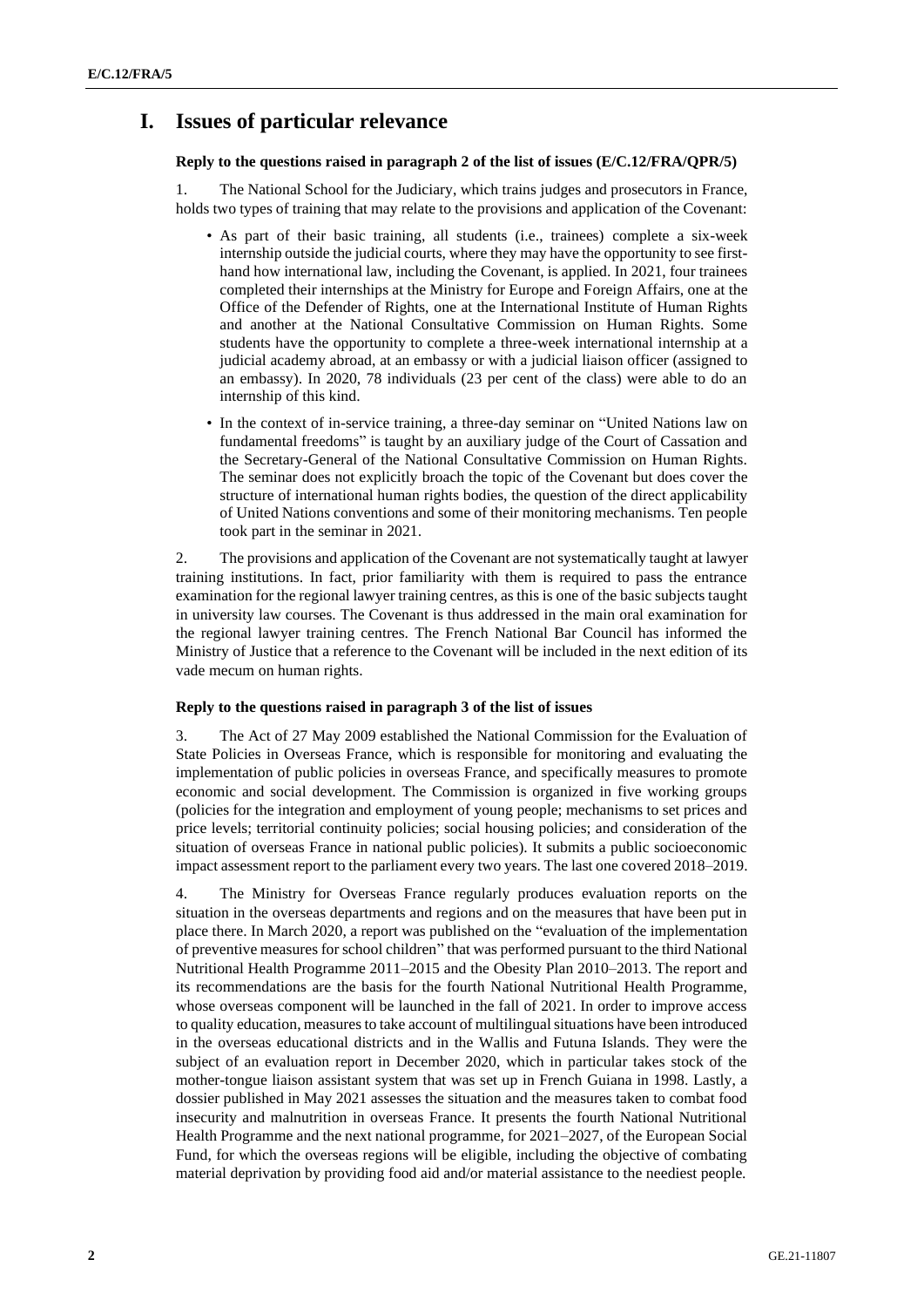# **II. Implementation of the Covenant**

## **Reply to the questions raised in paragraph 4 (a) of the list of issues**

5. Between 2009 and 2019, the poverty rate in France (the percentage of the population with a standard of living below the poverty line) increased from 13.6 per cent to 14.6 per cent. The rate rose after the 2008 economic crisis, fell in 2012 and 2013 and subsequently changed little between 2014 and 2017. The trend in the level of inequality, defined by the ratio between the total income of the richest decile and the total income of the poorest 40 per cent of the population, can be analysed for the period from 2008 to 2018. The ratio ranged from a low of 1.07 to a high of 1.18 during this period, with a steady annual increase, albeit with significant declines in 2013 (0.09 points) and 2016 (0.03 points). The 2019 figures are the latest available, with year N data confirmed in year N+2.

## **Reply to the questions raised in paragraph 4 (b) of the list of issues**

*Public expenditure and income*<sup>1</sup>

6. See annex 1.

## **Reply to the questions raised in paragraph 4 (c) of the list of issues**

*Tax rate (as a percentage)*<sup>2</sup>

7. See annex 2.

*Income taxes (as a percentage)*

8. See annex 3.

*Poverty indicators since 1997*

9. See annex 4.

## **Reply to the questions raised in paragraph 4 (d) of the list of issues**

*Public budget allocated to social spending since 2014*<sup>3</sup>

10. See annex 5.

## **Reply to the questions raised in paragraph 4 (e) of the list of issues**

*Social spending (in billion euros)*<sup>4</sup>

11. See annex 6.

## **Reply to the questions raised in paragraph 5 of the list of issues**

12. France is working to ensure that social and environmental rights are taken into account in the common commercial policy of the European Union. In trade negotiations, France ensures that conditionalities are included in the chapters on trade and sustainable development. The agreements concluded with Viet Nam, the Republic of Korea and Singapore contain specific commitments by the parties to respect the core conventions of the International Labour Organization (ILO). In the event of disputes over these chapters, the agreements of the European Union call for a political dialogue and intervention by a group of experts who issue a report on the violation of the chapters. Such is the case in the ongoing procedure between the European Union and the Republic of Korea concerning the latter's

<sup>1</sup> Source: https://www.insee.fr/fr/statistiques/2381414#tableau-figure1.

<sup>2</sup> Source: https://www.insee.fr/fr/metadonnees/source/serie/s1030.

<sup>&</sup>lt;sup>3</sup> Sources: Ibid.

<sup>4</sup> Sources: drees.solidarites-sante.gouv.fr/sites/default/files/2021–01/Vue%20d%27ensemble\_1.pdf.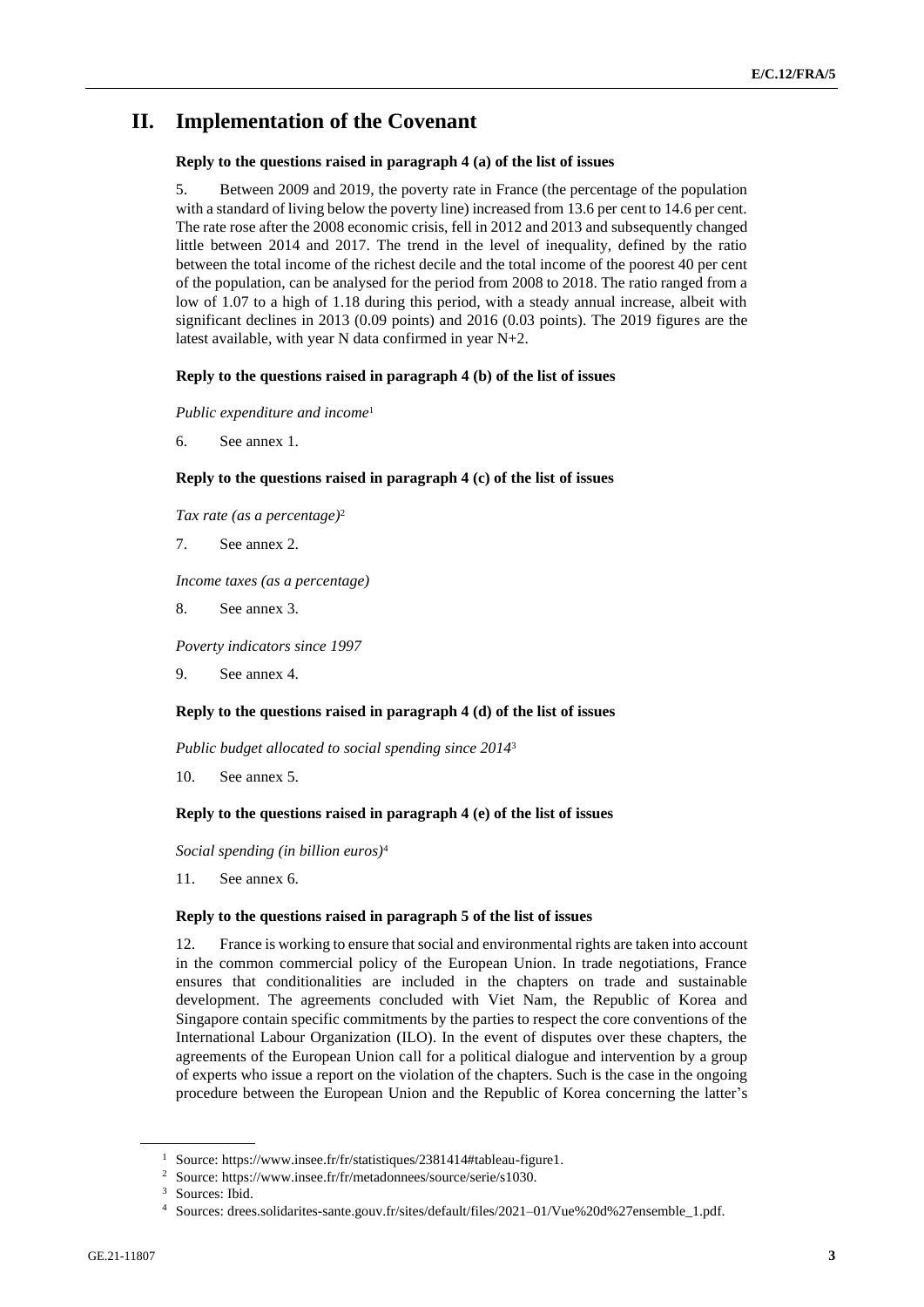lack of ratification of the ILO core conventions that it had undertaken to ratify. To take this a step further, France supports the possibility of imposing trade sanctions.

13. The implementation of the trade and sustainable development chapters falls fully within the remit of the European Commission's new Chief Trade Enforcement Officer, who in November 2020 launched a complaints platform. The platform can be used by companies, associations, member States, non-governmental organizations (NGOs) and citizens to report difficulties in implementing the labour, environmental or climate provisions of trade agreements.

14. With a view to revising the regulation on the Generalized Scheme of Preferences (GSP), which is due to enter into force on 1 January 2024, France supports the establishment of a common core of prioritized conventions on human rights, social rights and environmental protection, to be ratified and implemented by all the beneficiary countries. This core would include the conventions provided for in the GSP regulation and would be supplemented with the multilateral agreements on the environment and biodiversity (Convention on Biological Diversity, Convention on International Trade in Endangered Species of Wild Fauna and Flora, Paris Agreement on climate change). Other texts could also be included in the Generalized Scheme of Preferences Plus (GSP+) regime, such as the United Nations Convention against Transnational Organized Crime, the International Convention for the Suppression of the Financing of Terrorism and the Convention on the Rights of Persons with Disabilities. France would also like the revised regulation to define more demanding conditionalities for the textile and clothing sector, in both social and environmental terms.

15. Lastly, France supports the implementation of a European mechanism to strengthen the fight against forced labour in the value chain of the European Union, in particular in the framework of a European legislative initiative on sustainable corporate governance, which should be adopted by the summer of 2022. In this regard, on 12 July 2021 the European Commission published a guide on the duty of European companies to show due diligence in addressing the risks of forced labour in their operations and supply chains.

## **Reply to the questions raised in paragraph 6 (a) of the list of issues**

16. The Interministerial Committee for International Cooperation and Development (CICID) issued a clear legal opinion in 2018 on the allocation of official development assistance (ODA), resulting in an unprecedented diplomatic and financial commitment for the global public good and the adoption, on 20 July 2021, of the framework law on solidarity in development and on the reduction of global inequality. In 2017, French ODA for the first time passed the  $E10$  billion threshold, rising to 0.43 per cent of gross national income (GNI) in 2018 and 0.44 per cent in 2019. With  $\epsilon$ 10.9 billion of ODA in 2019 and  $\epsilon$ 12.4 billion in 2020 (0.53 per cent of GNI), France remains the fifth largest provider of aid in the world. Despite an anticipated decrease in GNI, French ODA will continue to rise, reaching a target of 0.55 per cent of GNI for ODA by 2022.

## **Reply to the questions raised in paragraph 6 (b) of the list of issues**

17. France contributed  $E$ 774 million (\$1 billion at the time of the Fund's creation) to the Green Climate Fund in the period 2015–2018, the fourth largest contribution. It has doubled its contribution to the Green Fund for the period 2020–2023, with €1.55 billion. In 2021, ahead of the United Nations Climate Change Conference (COP26), France became a co-chair of the Green Climate Fund.

## **Reply to the questions raised in paragraph 6 (c) of the list of issues**

18. Following the conclusions issued by CICID on 8 February 2018 relating to the incorporation of a human rights-based approach in the country's development cooperation policy, an interministerial strategy entitled "Human Rights and Development" was adopted on the occasion of the seventieth anniversary of the adoption of the Universal Declaration of Human Rights, on 10 December 2018.

19. The strategy addresses a dual objective: (i) to leverage French cooperation and development assistance policy in the country's diplomacy promoting human rights; and (ii) to ensure that the implementation of projects and programmes financed by France do not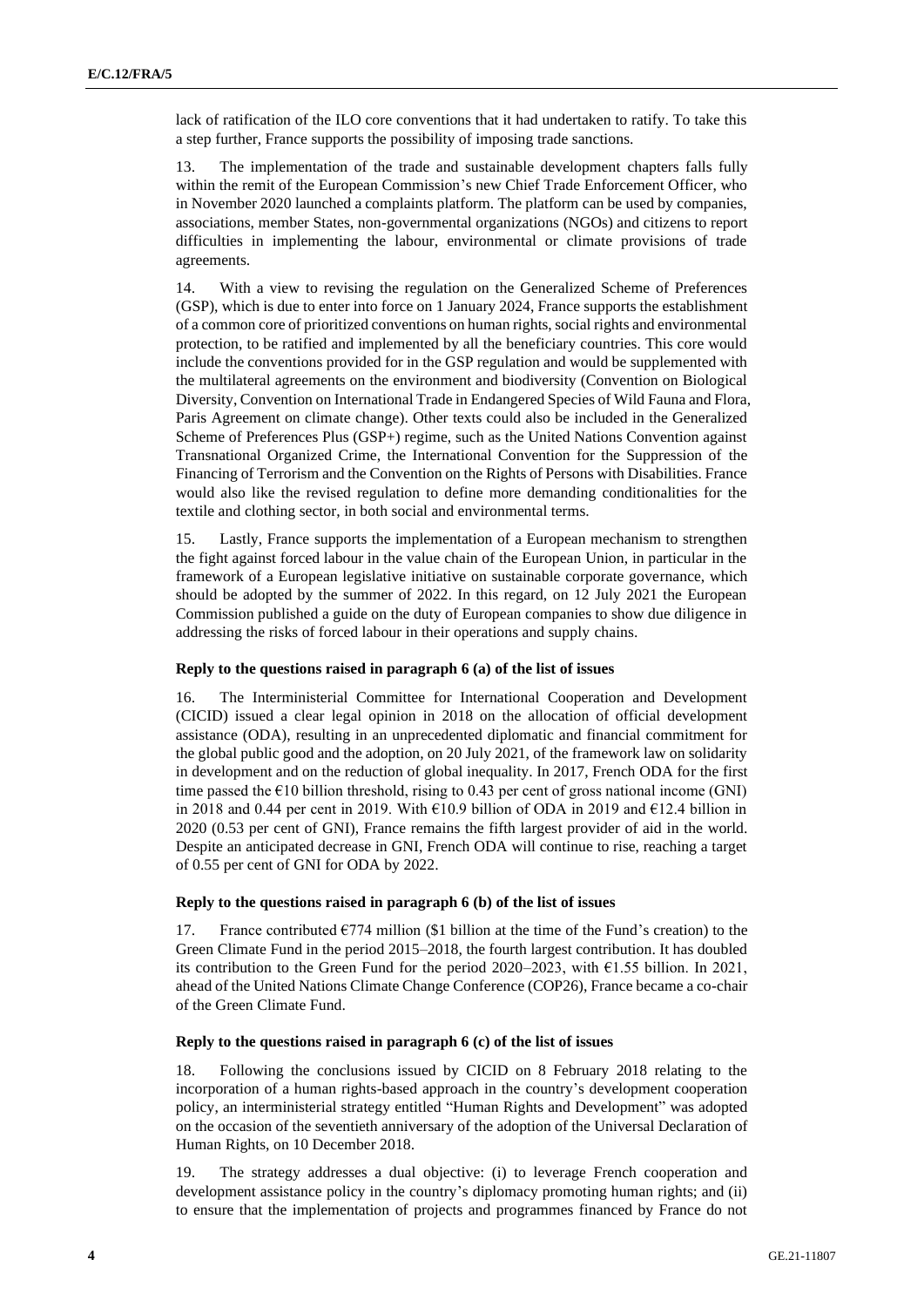undermine human rights, in accordance with the European Consensus on Development, adopted in June 2017.

- 20. Four priorities have been identified for the implementation of the strategy:
	- Human rights education and promotion of the link between sustainable development and the realization of human rights
	- Support for development actors in implementing the rights-based approach
	- Support for rights defenders in the face of increasing restrictions on civil society action
	- Support for effective implementation of the universal periodic review and similar regional mechanisms

21. Since 2019, France has significantly increased the amount of its contribution to the Voluntary Fund for Financial and Technical Assistance in the Implementation of the Universal Periodic Review ( $E110,000$  in 2020, with priority given to Madagascar and Iraq). It also supports capacity-building activities for civil society organizations to facilitate their participation in the universal periodic review process. For example, in 2020, it provided €28,000 in support to the Human Dignity association, which helped civil society in the Niger draft an alternative report presented during the country's examination under the universal periodic review mechanism. In 2021, France provided  $\epsilon$ 25,000 in funding to UPR Info, an NGO, for a project to raise awareness among national human rights institutions and civil society of the follow-up to implementation of recommendations made under the universal periodic review mechanism in Liberia, Mauritania and Madagascar.

22. In 2020, a multi-year action plan for 2020–2024 was drawn up with all French development actors working in the field of human rights cooperation, setting out effective measures to implement the commitments made in the interministerial strategy.

23. The integration of human rights into the country's development assistance strategy and in its activities related to the Sustainable Development Goals specifically requires training for the personnel of the central administration, local authorities and public development actors in the rights-based approach to development and the ways to make it effectively operative. In 2021, the French Development Agency (Agence française de développement) (AFD) therefore developed a series of training sessions for its personnel.

24. In addition, a working group of the main French public development agencies will review all their operational policies to ensure that they are in line with the principles of doing no harm and maximizing benefits.

#### **Reply to the questions raised in paragraph 6 (d) of the list of issues**

25. Since 2006, Proparco (a section of AFD devoted to work in the private sector) has been carrying out evaluations to measure the results and impacts of its financing. In particular, Proparco assesses the effects of funded projects on: (i) the sustainment of employment and job creation, (ii) women's employment, (iii) social policy practices (conditions of employment, health and safety of workers, etc.) and (iv) improvement of access to essential goods and services. From a methodological point of view, Proparco, in cooperation with its counterpart, the European Development Finance Institutions (EDFI), has developed a harmonized approach to business and human rights, based in particular on the United Nations Guiding Principles on Business and Human Rights. Such requirements will provide orientations for the development of a practical guide and operational tools. An action plan for the implementation of the EDFI approach will be defined by Proparco at the end of 2021 and will focus in particular on promoting the consideration of human rights in the operations of companies and institutional partners that receive funding.

26. In addition, Proparco has set up an independent environmental and social complaint mechanism, developed jointly with its counterparts in Germany and the Netherlands. This mechanism affords any persons or groups that consider themselves adversely affected by the environmental or social aspects of a project financed by Proparco the opportunity to file a complaint with it and to have their complaint handled by a panel of independent experts. In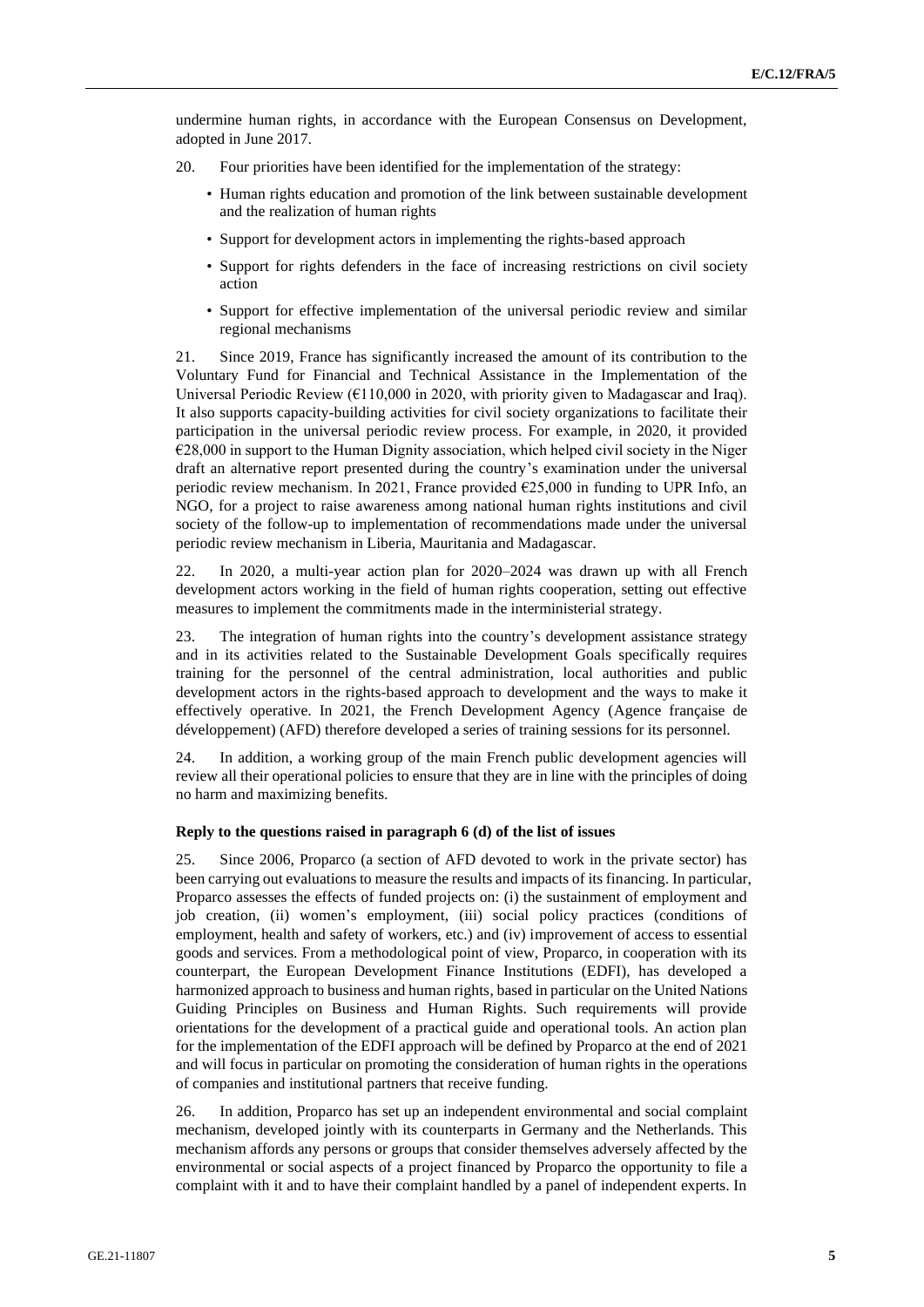2020, communication/awareness-raising on the mechanism was carried out with companies funded by Proparco through the introduction of specific clauses in financing agreements.

27. In 2015, the African Enterprises Investment and Support Fund (Fonds d'investissement et de soutien aux entreprises en Afrique) (FISEA), a fund owned by AFD and advised by Proparco, together with other European development banks, invested \$5.5 million in the Novastar Ventures East Africa Fund (Novastar I), an impact investment fund. The Novastar fund's mission is to invest in social enterprises that meet the criteria of the "social business" initiative launched by the AFD Group. The Bridge International Academies (BIA) company was thus one of the four companies in Novastar's portfolio. In September 2019, FISEA made a commitment to invest \$10 million in the Novastar II fund. This new seed and venture capital fund will invest in young and small African companies with a high economic and social impact in order to promote the development of formal employment for local populations and improved access to consumer goods and social and financial services.

28. In its investments, Proparco's approach, which is defined jointly with the European development finance institutions in a constant effort to improve and harmonize their action, reduces the environmental and social risks posed by the financial intermediaries that it funds. Proparco thus requires that the financial intermediaries evaluate the projects they finance based on the performance standards of the World Bank Group's International Finance Corporation and the ILO core conventions. When the evaluation shows insufficient results, an action plan is drawn up with the financial intermediary and is attached to the contract.

29. During the study of the investment project in Novastar, in 2015, Proparco carried out due diligence in the field – including consideration of environmental and social aspects – with the aim of analysing the companies receiving investment, including BIA. Specifically, this included an interview with the promoter (on the applicable model, regulatory aspects, accessibility, environmental and social aspects and Novastar's strategy) and a visit to two BIA schools in Kenya. In addition, quarterly follow-up was carried out with the manager and the BIA teams.

30. According to information from the Novastar fund manager, the BIA operations were in compliance with national and international standards. Proparco has also regularly communicated with NGOs on this subject. Given the importance of this sector for the AFD Group, the impact of the company and the concerns of civil society, the AFD Group and all investors have continued to pay particular attention to the BIA project. Proparco is closely following the work of the International Finance Corporation's Compliance Advisor Ombudsman; it expects a final report to be issued by December 2021.

31. As FISEA is only a minority investor, the AFD Group cannot compel Novastar to suspend its financing of BIA. Therefore, while awaiting the conclusions of the International Finance Corporation's complaint management mechanism, FISEA would exercise its right to refrain from contributing to any new financing of BIA until the results of the investigation are known and there are clear answers to the various points raised by civil society.

32. Lastly, the Ministry for Europe and Foreign Affairs has undertaken, in cooperation with the AFD Group, to draft a general policy paper detailing the rules and principles that apply to the financing of both for-profit and non-profit private education entities in the framework of French ODA. This policy paper recalls the principles of international law that all French ODA investments must respect, including those set out in the Covenant (see article 13, on the right to education).

#### **Reply to the questions raised in paragraph 7 of the list of issues**

33. The assessment of the National Strategy for an Ecological Transition to Sustainable Development 2015–2020 mentions the main public policies that have contributed to strategic objective 3 of the Strategy, in relation to economic, social and cultural rights:

• In terms of health and the environment: the second National Food Programme (2014– 2019), the third National Environmental Health Plan (2015–2019), the National Plan for the Reduction of Air Pollutant Emissions (2017), the National Health Strategy (2018–2022), the Balanced Trade Relations in Agriculture and Food and Healthy, Sustainable and Affordable Food Act (2018), the National Food and Nutrition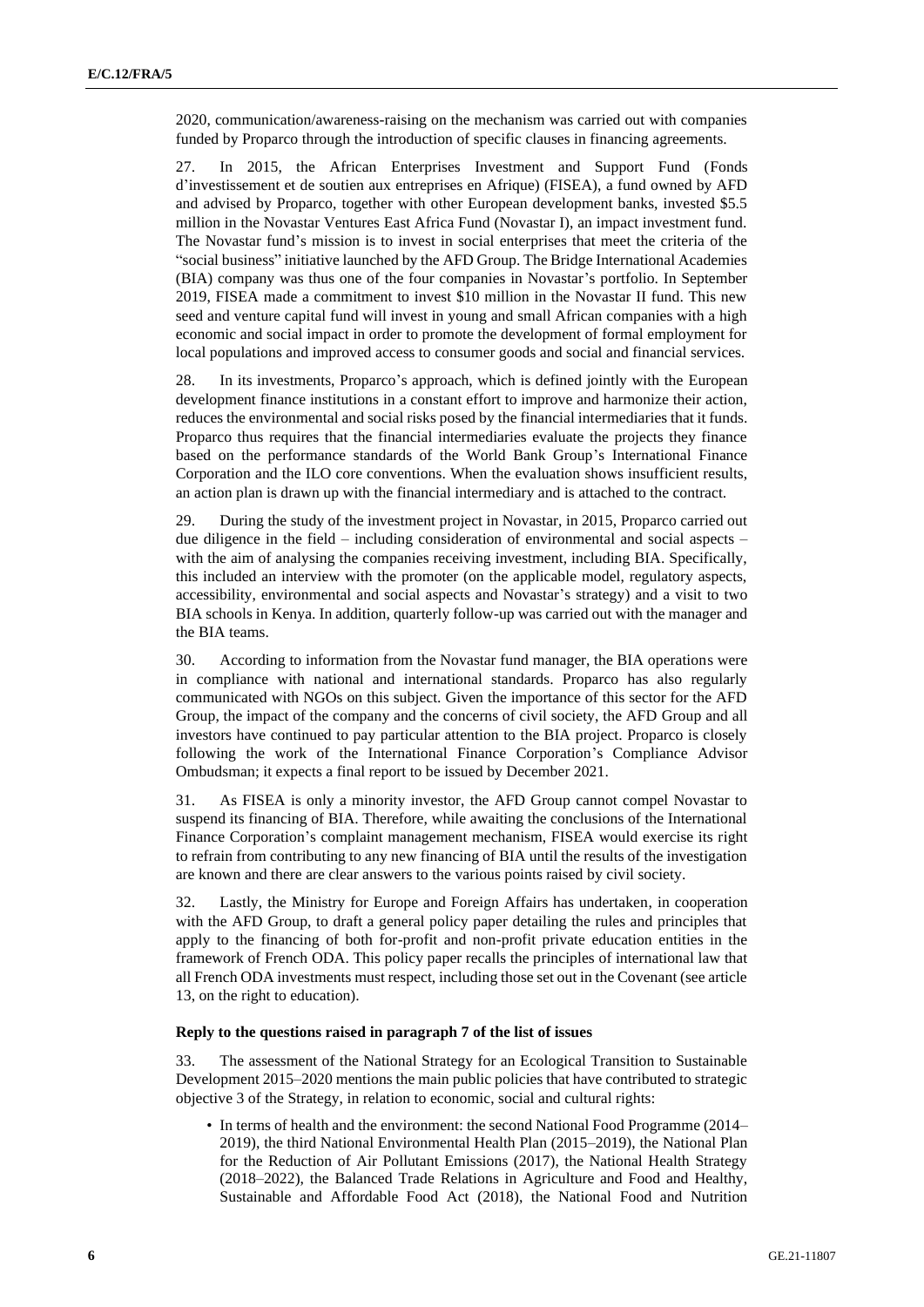Programme (2019–2023), the National Sport and Health Strategy (2019–2024) and the "Healthy Ageing" Strategy (2020–2022)

- In terms of energy vulnerability: the road map for the energy renovation of buildings (2017), the Act on Housing, Planning and Digital Technology (2018), the Energy Cheque (2018) and the "MaPrimeRénov" scheme (2020)
- In terms of social inequality: the road map of the Multi-Year Plan against Poverty and for Social Inclusion (2015–2017), the road map of the Interministerial Committee on Disabilities (2017), the Permanent Conference on Women's Sport (2017), the National Strategy to Prevent and Combat Poverty (2018), the Act on Sexual and Gender-based Violence (2018), the Interministerial Strategy on Equality between Women and Men (2018), the Act on Emergency Economic and Social Measures (2018), the Disability and Inclusion Plan (2019) and the Overseas Trajectory 5.0 strategy (2019).

## **Reply to the questions raised in paragraph 8 of the list of issues**

34. The National Low Carbon Strategy, adopted on 21 April 2020, has two goals: to achieve carbon neutrality by 2050 and to reduce the country's carbon footprint. The Strategy, which is built on a projection based on current knowledge, establishes national carbon budgets for the periods 2019–2023, 2024–2028 and 2029–2033. In addition, the Multiannual Energy Plan adopted on 21 April 2020 sets the priorities for energy policy for the next 10 years. It aims to diversify the energy mix, reduce energy consumption in all sectors and ensure a secure energy supply.

35. Some elements of the National Low Carbon Strategy have been taken up in legislation, in particular through the following:

- Act No. 2019-1147 of 8 November 2019 on energy and climate, through its four main objectives: reducing our dependence on fossil fuels and accelerating the development of renewable energies; addressing the problem of poorly insulated properties; creating tools for steering, governing and evaluating our climate policy; and better controlling the price of energy
- Act No. 2019-1428 of 24 December 2019 on mobility, through its three main themes: investing more and better in everyday transport; facilitating and encouraging new solutions to enable mobility for all; and initiating the transition to cleaner types of mobility
- Act No. 2020-105 of 10 February 2020 on combating waste and on the circular economy

36. Work on the implementing provisions for these laws is under way (see the Government's response to the report of the High Council on Climate).<sup>5</sup>

37. In addition, the Government is working to implement the 149 proposals put forward by the Citizens' Climate Convention, a citizens' panel set up in 2020 at the initiative of the President. The panel, consisting of 150 members chosen by lot, was intended to reflect the diversity of French society.<sup>6</sup> Its objective was to specify measures to reduce greenhouse gas emissions by at least 40 per cent in relation to 1990 levels, by 2030, in a spirit of social justice. The Government has moved to achieve this objective on various fronts (for example, provisions adopted in the Finance Act, decisions taken by the Ecological Defence Councils, the economic recovery plan and a dedicated bill on the subject). By May 2021, the Government considered that 75 legislative measures of all types had already been implemented; 71 were being implemented and only 3 had been dropped. A dedicated website makes it possible to follow up on responses to these proposals.<sup>7</sup> A bill to combat climate change and build resilience to its effects was introduced further to the proposals put forward by the Citizens' Climate Convention and was adopted by the French parliament on 20 July

<sup>5</sup> https://www.hautconseilclimat.fr/wp-content/uploads/2020/07/reponse-gouvernement-rapport-hcc-2020-finale.pdf.

<sup>6</sup> https://www.vie-publique.fr/eclairage/279701-convention-citoyenne-pour-le-climat-experiencedemocratique-inedite.

<sup>7</sup> https://www.ecologie.gouv.fr/suivi-convention-citoyenne-climat/.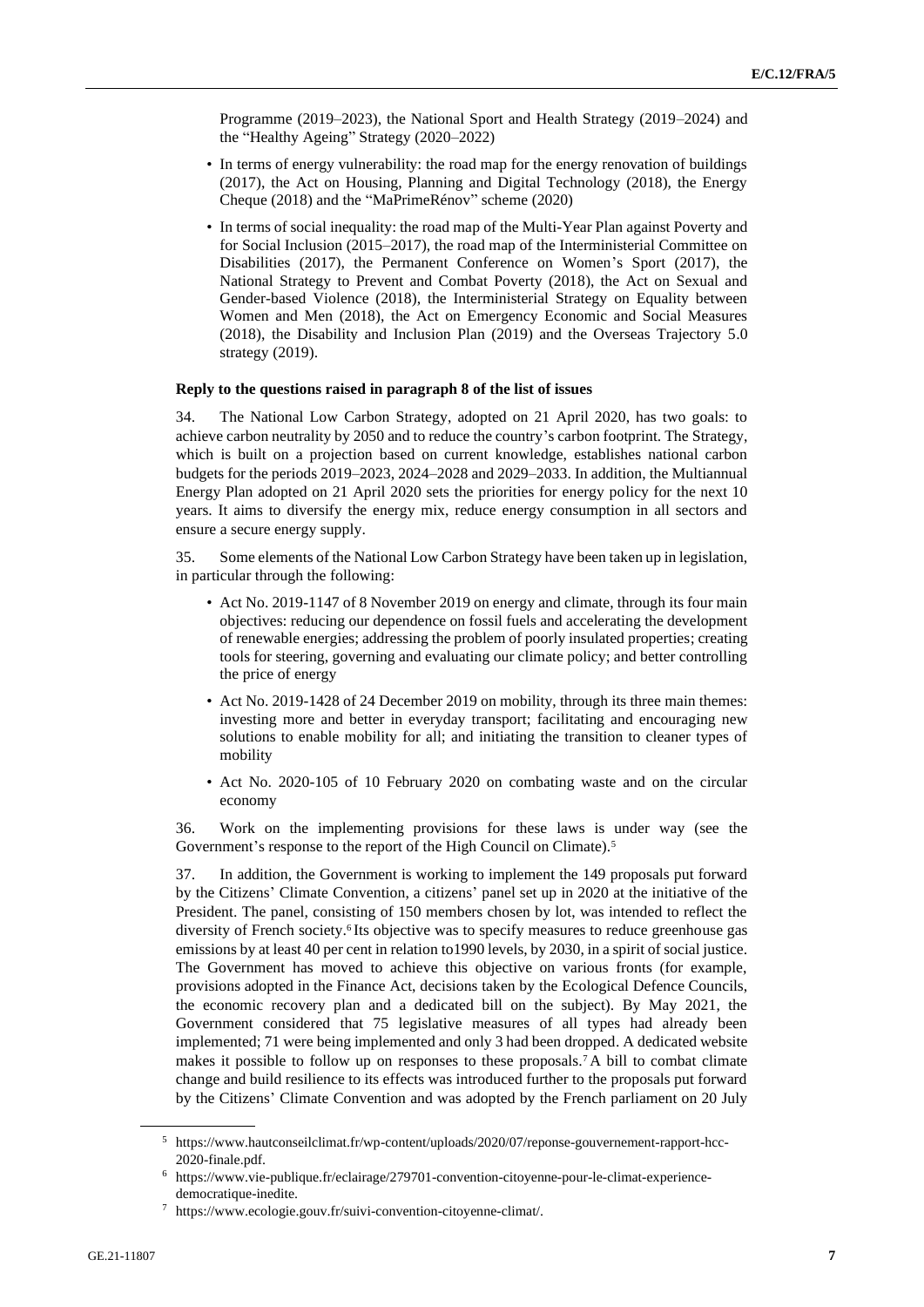2021.<sup>8</sup> It contains new, specific measures, such as the prohibition of the sale of vehicles producing the worst pollution as from 2030, a ban on the rental of poorly insulated properties and the creation of an "Eco-Score" label indicating the environmental impact of consumer goods and services.

38. The Relaunch France stimulus package adopted by the Government to support the economy in the face of the health crisis, presented on 3 September 2020, makes environmental transition a strategic objective, with an allocation of €30 billion.

39. Climate governance has been significantly strengthened with the creation of the High Council on Climate (an advisory body responsible for informing political decision makers on medium- and long-term lines of action and for independently assessing French climate action), the introduction of an "environmental budgeting" approach, and climate assignment letters sent by the Prime Minister to 10 government ministers, and the plans of action drawn up in response to them.

40. The Ministry for Ecological Transition has developed its analysis and evaluation tools to take into consideration the socioeconomic impacts of low-carbon transition measures. The economic and social impacts of the National Low Carbon Strategy were specifically assessed in its accompanying report. In this context, the Government has put in place incentives, subsidies and systems to support investment. In 2020, the Government also increased energy transition support for the poorest households (for example, with strengthened targeting and subsidies for housing renovations or vehicle replacements) and it is further strengthening such actions in 2021–2022:

- The major economic sectors that could be most affected by climate change in France, in terms of employment, are construction (2 million jobs), transport (1.2 million jobs), tourism (1.5 million jobs) and agriculture and fishing (1.6 million jobs).
- In March 2007, the Ministry for Ecological Transition set up an interministerial group to assess the damage and consider measures to limit the cost of the impact of climate change. In the absence in France of a regionalized, long-term socioeconomic forecast by sector, it was decided to use the current French socioeconomic situation to work on a "constant economy" scenario, which makes it possible to isolate the impact of climate change from that of other developments. Only a limited number of sectors were studied, and within these sectors, the analysis focused on a selection of climate change impacts.
- Economic sectors sensitive to water resources, such as industry, agriculture and the drinking water supply could be affected by an overall shortfall of 2 billion  $m<sup>3</sup>$  of water per year. With the current rate of urbanization, and in the absence of any adaptation, coastal risks (erosion and submersion) will ultimately affect several hundred thousand people and lead to the destruction of housing. The agricultural and agrifood sectors will be the most affected by climate change, with viticulture in particular experiencing large regional disparities. Due to a scarcity of water resources, hydroelectric power plants are expected to produce about 15 per cent less electricity, and losses are expected in the efficiency of energy production and transmission.
- By 2100, a significant impact is to be expected on summer business activity, as tourism becomes less attractive, except in the north of France and in certain departments in the Alps. In general, the tourism sector will have to adapt to the future effects of climate change in order to limit the negative impacts and take advantage of potential opportunities.
- Climate change could also make it necessary to adapt road infrastructure, although the effects of repeated heatwaves are not yet known. If current protections prove insufficient, permanent submersion resulting from a one-metre overall rise in sea level could lead to costs of up to  $E2$  billion.

41. A first national adaptation strategy was published in 2006. Subsequently, in 2011, France adopted the National Adaptation Plan for Climate Change covering the period 2011– 2015. A consultation process in 2016 led to the preparation of the second National Adaptation Plan for Climate Change, which covers the period 2018–2022. The measures in the second

<sup>8</sup> https://www.ecologie.gouv.fr/loi-climat-resilience.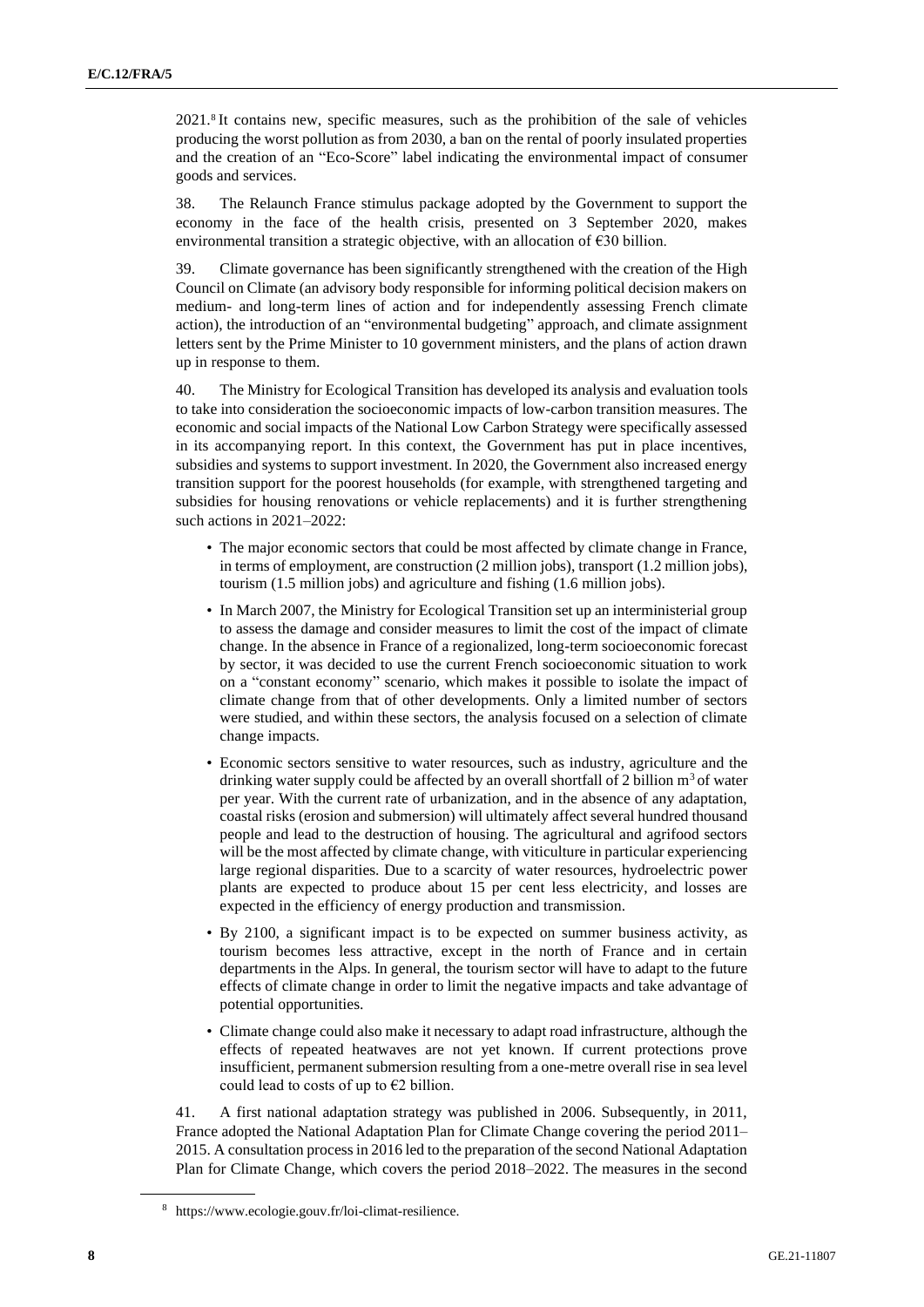National Adaptation Plan are divided into six main areas of action that take into account all the problems posed by current and anticipated climate change impacts:

- Governance: establishment of effective coordination between the State and the regions for the implementation and monitoring of the second National Adaptation Plan; establishment of regional observatories on the effects of climate change, in particular in overseas France
- Prevention and resilience: research into and implementation of nature-based solutions in response to expected increases in extreme events
- Nature and environment: adaptation and preservation of environments to ensure the favourable development of biodiversity and environmental heritage, whose ecosystem services are essential for coping with the many impacts of climate change
- Economic sectors: adaptation of major economic sectors to create jobs and limit climate impacts that undermine employment
- Knowledge and information: improvement of knowledge and training and provision of information to stakeholders and the public in order to accelerate the country's adaptation and consolidate the basis for decision-making, with particular emphasis on the overseas territories
- International dimension: development and export of French know-how in this area and efforts to maintain the influence of French diplomacy in climate negotiations

#### **Reply to the questions raised in paragraph 9 of the list of issues**

42. A compensation fund for pesticide victims, which has been fully operational since the end of 2020, allows for the compensation of employees, current and retired farmers and children who were exposed before birth owing to the occupation of one of their parents.

43. For disorders related to chlordecone to be recognized as occupational diseases, a medical board's opinion on the causal link between the occupation and the pathology is required. For Parkinson's disease and non-Hodgkin's lymphoma, workers who have been exposed to pesticides benefit from a presumption of origin of the disorder. In late 2020, recommendations were issued to the compensation fund's single eligibility recognition board to facilitate the recognition of coverage for prostate cancer. Lastly, the competent joint committees have commenced consultations, based on the results of the joint expert report of the French Agency for Food, Environmental and Occupational Health and Safety, with the social partners so that they can inform the authorities of their position on the establishment of a table of occupational diseases.

44. The chlordecone IV plan 2021–2027 does not provide for a redress or compensation mechanism for "environmental victims". However, it calls for financial support for persons in economically affected professions (fishermen, farmers) and for public health programmes to provide medical support for both the general public (free chlordecone contamination tests, monitoring of the most vulnerable or exposed groups, prevention advice through the Family Gardens and Titiri programmes, consultations on environmental pathologies, etc.) and people in affected professions (measures taken to improve medical monitoring of exposed workers, to support them in their efforts to obtain recognition of occupational diseases and to provide better protection of workers through preventive measures in companies).

45. Mercury contamination of the population has been the subject of research, epidemiological studies and prevention programmes for many years in French Guiana.

46. Following the establishment of a mercury competence centre in 2003, a mercury and lead centre was set up in 2017, with the participation of public services and bodies, to better understand contamination mechanisms and to identify measures to prevent adverse health effects of mercury and lead.

47. The recommendations issued by the High Council for Public Health in 2021 concerning health promotion should make it possible to strengthen prevention on the ground.

48. At the international level, efforts against mercury pollution are conducted through the Minamata Convention on Mercury, ratified by France on 28 July 2016.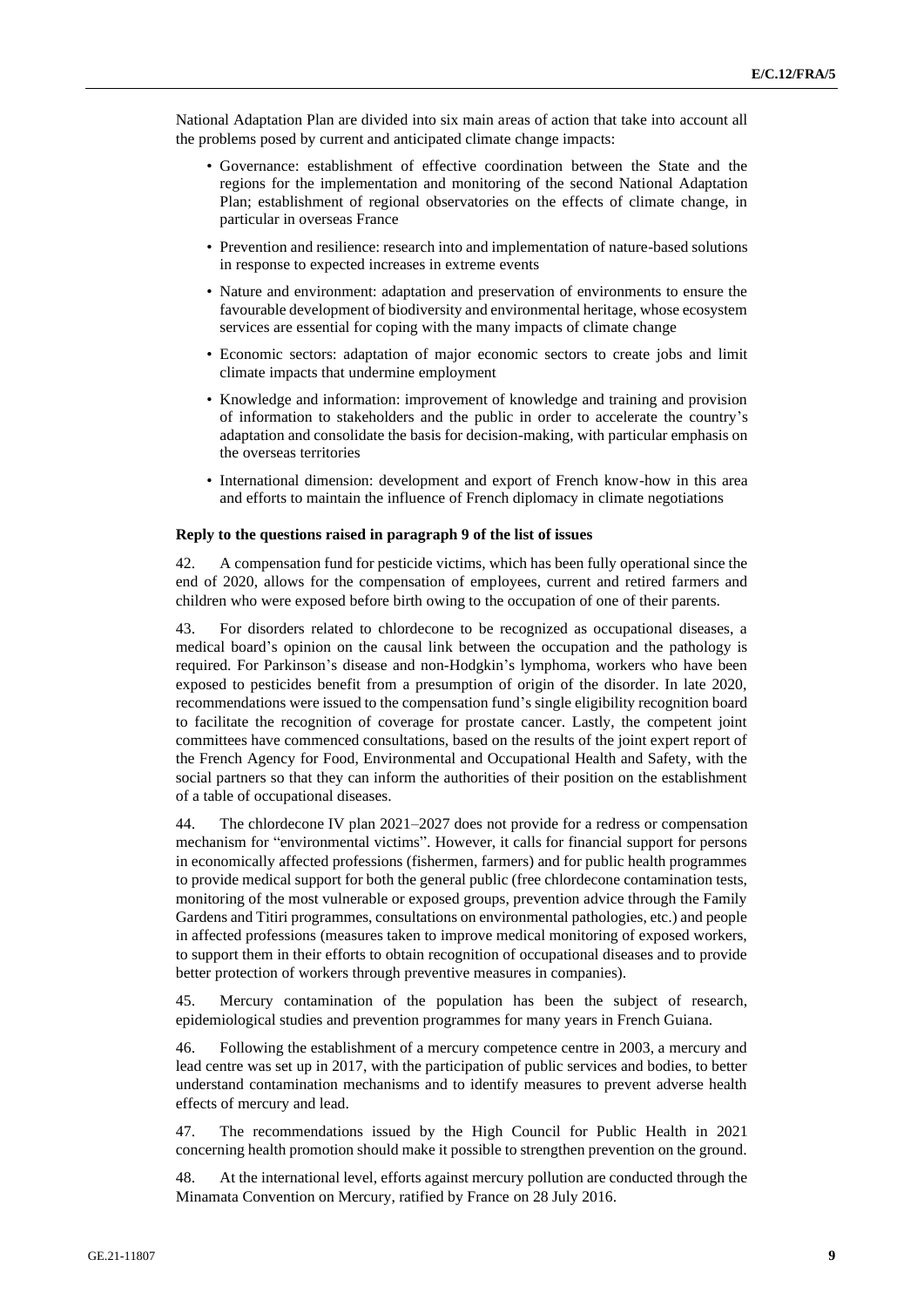49. In 2014, the French Directorate-General for Health requested the French Society of Clinical Toxicology to develop recommendations for health professionals for the biometrological assessment, monitoring and case management of pregnant women exposed to mercury in the environment and for the assessment and follow-up of their children's mercury exposure.

50. These recommendations were taken up by the High Council for Public Health in an opinion it issued in 2021 on health inequalities in French Guiana. As part of a preventive approach, the recommendations call for screening of target populations, risk reduction measures through the provision of information and education for at-risk groups, and the medical follow-up of such groups.

51. Act No. 2010-2 of 5 January 2010 on the recognition and compensation of victims of French nuclear testing established the eligibility criteria for compensation of testing victims, including location, time and pathological conditions. The compensation is calculated according to the principle of full reparation for the presumed victims of French nuclear testing. To receive it, a person must suffer from one of the radiation-induced pathologies listed in a decree and must have been present in the Sahara between 13 February 1960 and 31 December 1967 or in French Polynesia between 2 July 1966 and 31 December 1998.

52. Compensation claims are submitted to the Committee for the Compensation of Victims of Nuclear Tests, which has been an independent administrative authority since 2013. The Committee examines applications on the basis of the methodologies recommended by the International Atomic Energy Agency. Since 2018, the Committee's methodology, which has been confirmed by the provisions of article 4 (V) of the Act of 5 January 2010 mentioned above, has specifically been based on article R.1333–11 of the Public Health Code, according to which the exposure limit for the public is 1 millisievert (mSv) per year.

53. Since 2010, 584 claims have been approved and 485 offers of compensation accepted.

## **Reply to the questions raised in paragraph 9 of the list of issues**

54. Act No. 2017-399 of 27 March 2017 on the duty of care of parent and subcontracting companies establishes an enforcement mechanism, as follows:

- When a party with standing considers that a company has not satisfied its duty of care, the party can send it a notice requiring it to comply with its obligations within three months.
- Once the three-month period has elapsed, if the party considers that the company still has not met its duty of care, it can request the competent court to require it to comply, subject to a penalty for non-compliance. The presiding judge may also be asked to take action under an expedited procedure.

55. The Act on the duty of care, which until recently had been the only one of its kind in the world, is among the tools available to France to implement its National Action Plan on Business and Human Rights. Since its entry into force, several notices to comply and summonses have been issued against French multinationals by complainants (often NGOs). It is too early to draw any conclusions from these proceedings, as they are ongoing. In January 2020, the High Council for the Economy published an evaluation of the law's implementation, in which it noted that, while awareness among senior managers had increased since the law's adoption, the level of companies' commitment and development in this field remained uneven at the time of writing.

56. Several French authorities work to raise awareness of the Act on the duty of care among economic actors and to promote it with stakeholders and international partners. France actively supports European efforts in the area of sustainable corporate governance, begun in 2020, to establish a general cross-cutting duty of care obligation for corporations at the European level. This obligation would include targeted mechanisms (addressing forced labour, deforestation and forest degradation and mineral resource supplies for batteries) in line with future obligations for non-financial reporting and classification. France submitted a written contribution on the European duty of care in February 2021, along with several nonpapers on the topic.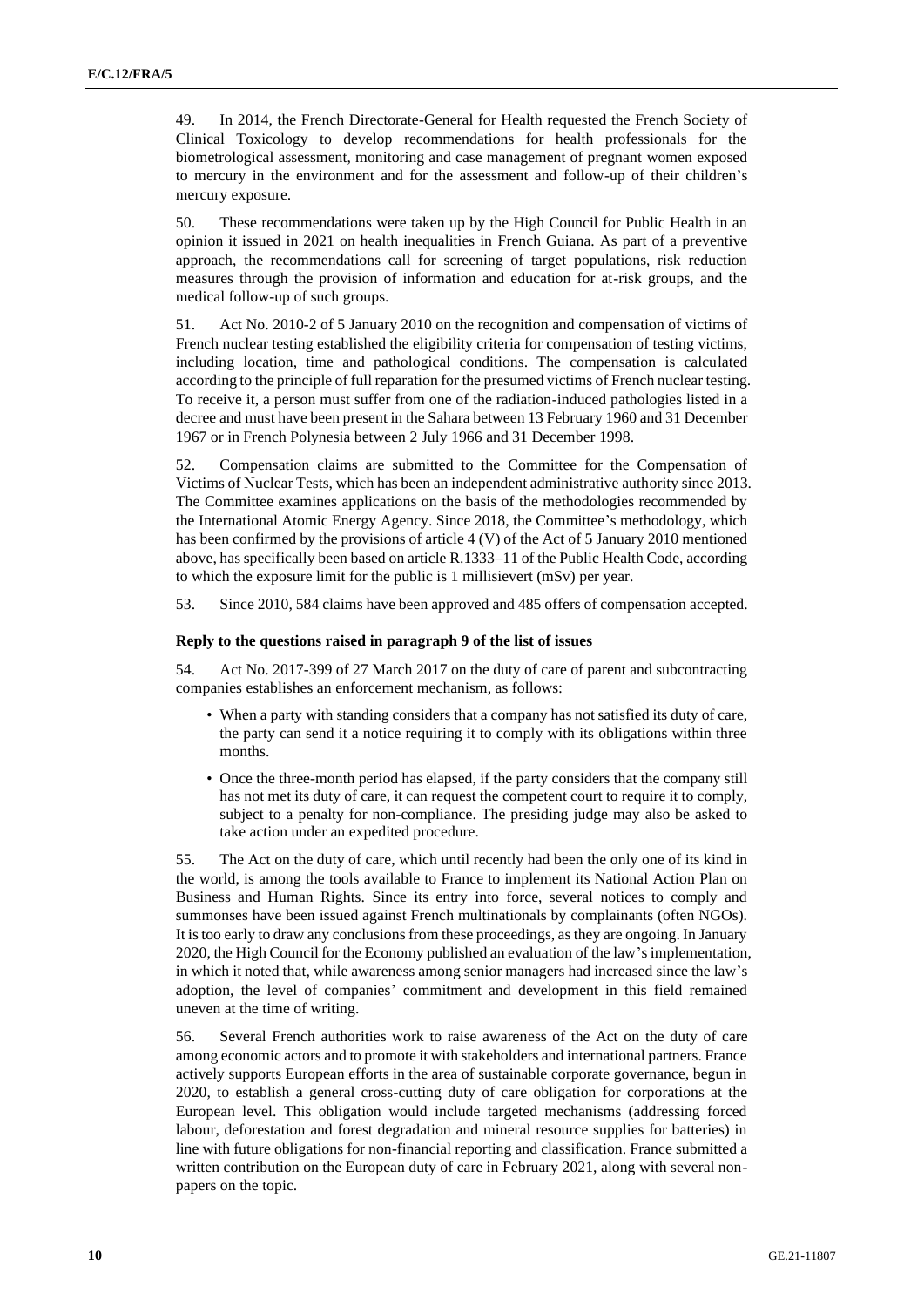57. France also relies on the work of the French national focal point for responsible business conduct at the Organisation for Economic Co-operation and Development (OECD). The national focal point's secretariat continues to promote and raise awareness among stakeholders of instruments relating to the duty of care (OECD, United Nations and ILO standards; sectoral guides on the duty of care in global supply chains; the Global Forum on Responsible Business Conduct, etc.), in particular among those in the private sector, in order to promote the proper application of the Act and the effective implementation of the OECD Guidelines for Multinational Enterprises. The secretariat emphasizes the correlation between the various international standards for responsible business conduct, namely, between the United Nations-OECD guidelines and the core ILO standards.

58. For several years now, the national focal point's secretariat has participated in multidisciplinary academic work on the topic of the duty of care, the aim being to explore the scope of the Act and its effect when applied. Lastly, it is also continuing its work as the dispute resolution body for matters of corporate social responsibility and responsible business conduct. Of the cases processed since 2011, over 50 per cent relate to companies' duty of care and over 70 per cent to human rights (including social rights). This work helps to ensure that companies exercise their duty of care and to promote the effective application of international standards of corporate social responsibility. The national focal point's secretariat monitors the implementation of the recommendations it makes to enterprises and publishes a follow-up bulletin.

## **Reply to the questions raised in paragraph 11 of the list of issues**

59. The National Institute of Statistics and Economic Studies and the Directorate for Research, Studies, Evaluation and Statistics of the Ministry for Solidarity and Health regularly publish statistics on disadvantaged groups. The Government provides the parliament with an annual monitoring table containing indicators for each of 11 thematic objectives of the poverty reduction efforts, including the fight against financial poverty and inequality or against poverty affecting children and older persons.

60. An evaluation committee is responsible for monitoring implementation of the National Strategy to Prevent and Combat Poverty (2018–2022). Its annual assessment looks at the strategy's 35 measures using indicators selected in accordance with the expected outcomes. Some of the measures are also the subject of a scientific impact assessment to determine their causal effect. An assessment of the strategy as a whole is also carried out annually, taking into account the policies that share the goal of reducing poverty or those addressing the same target population, as well as policies with different goals, whose effects might have an impact on the national strategy.

61. Lastly, a national coordination committee against food insecurity was set up in December 2020 to assess the situation, establish a platform for dialogue and provide a framework for coordination among the actors engaged in the fight against food insecurity.

62. With regard to the overseas departments and regions, see the section on paragraph 3 of the list of issues.

#### **Reply to the questions raised in paragraph 12 of the list of issues**

63. Since 2019, all companies with over 250 employees and, since 2020, all those with over 50 employees have had to publish annually their score on the professional equality index for men and women (an overall grade, out of 100). In 2021, 70 per cent of companies with over 50 employees published their grade, compared with 59 per cent in 2020. Although only 2 per cent of companies have obtained the highest mark (100), the percentage of companies of all categories achieving scores higher than 75 has risen from 55 to 56 per cent since 2020. Two of five indicators have remained the same as in 2020 (return from maternity leave 11/15; parity among the 10 highest remuneration packages /10). Only a quarter of enterprises are at or near parity.

64. The amount of women's retirement pensions derived from their own retirement entitlements (direct entitlements minus the extra amount for children) remained on average 41 per cent less than that of men in 2018, as against 50 per cent less in 2004. While the survivor's pension scheme, whose beneficiaries are mostly women, results in a reduction of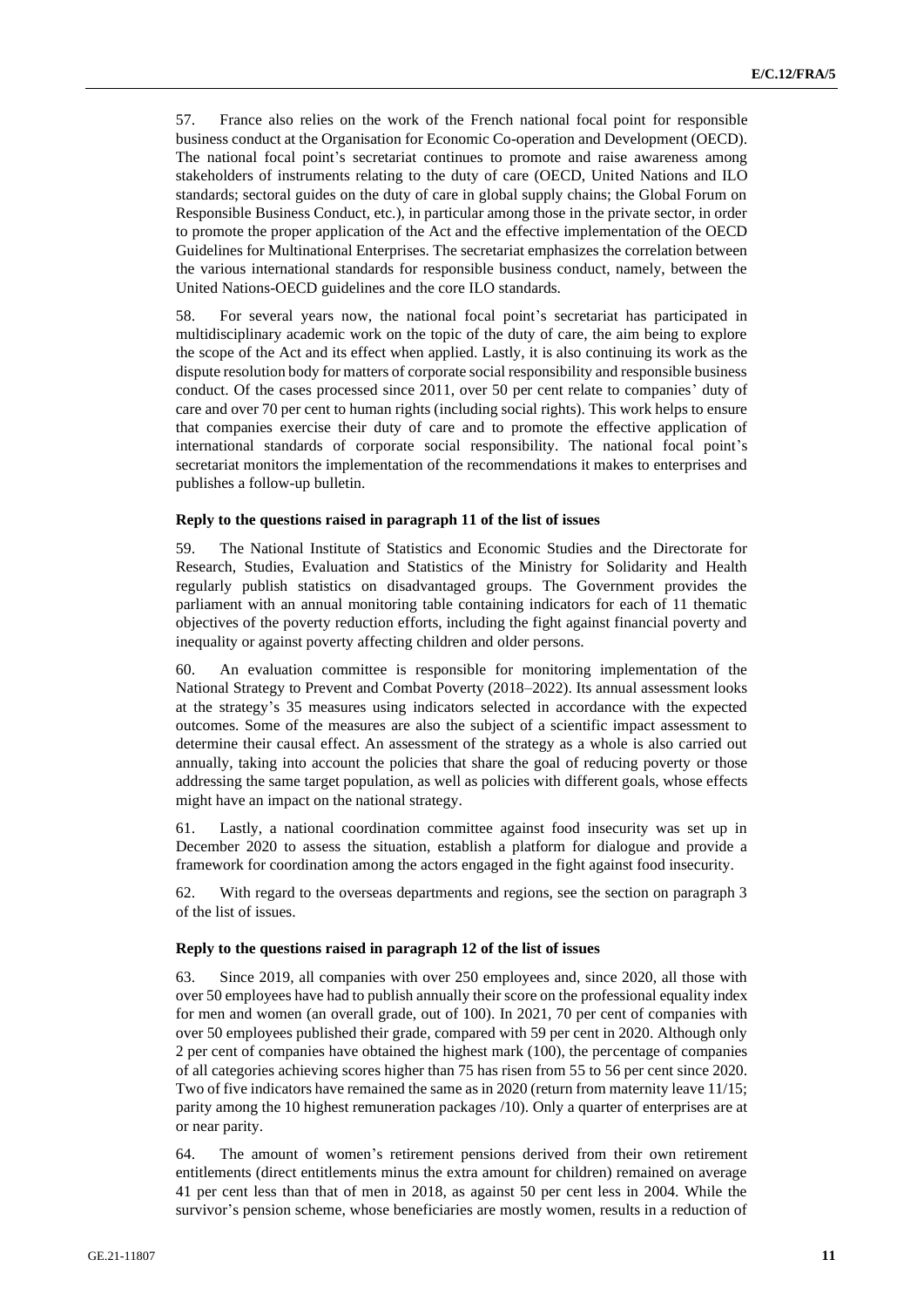this gap to around 28 per cent, the average gross pension received by women remains far below that received by men ( $\epsilon$ 1,398 vs.  $\epsilon$ 1,954 per month). This gap, which is narrowing, primarily reflects disparities during working years. Women on average have lower remuneration and less linear careers than men owing to interruptions caused by maternity and child-rearing and to greater engagement in part-time work. The rules calling for quarterly validation under the general pension scheme do, however, mitigate the effects of part-time work on pension entitlements.

## **Reply to the questions raised in paragraph 13 of the list of issues**

65. Over the last 10 years, the Government has undertaken a number of reforms to support the integration of vulnerable groups in the labour market.

### *Cross-cutting schemes for persons who have difficulty finding employment*

66. A skills investment plan was launched in 2017 with a budget of  $E15$  billion. The plan's priority targets are low-skilled job seekers and young people, with a particular focus on persons with disabilities or who live in disadvantaged areas. The plan aims to provide training to a million unskilled or low-skilled job seekers and 1 million young people lacking access to the labour market between 2018 and 2022.

67. The policy on subsidized contracts was modified in 2018 with the establishment of employment skills pathways (Parcours emplois compétences) (PEC) schemes. Focused on the non-market sector, these schemes provide persons who have difficulty finding employment with a job, along with training and support from the employer and the public employment service.

68. In 2020, 134,000 persons with difficulty finding employment benefited from a scheme that promotes labour market integration through economic activity known as the work integration pathways (parcours d'insertion par l'activité économique) (IAE). Support for its sustained growth continued in 2021, which helped with the economic recovery, in keeping with the mission set out by the Ambition Pact on work integration. The objective is to provide support for at least 200,000 people in 2021 and 240,000 in 2022.

69. Since the adoption of Act No. 2018-771 of 5 September 2018 on the freedom to choose one's future employment, an enhanced employer's annual contribution to individual training accounts has been provided for low-skilled workers and persons with disabilities ( $\epsilon$ 800 per year instead of  $\epsilon$ 500, with a ceiling of  $\epsilon$ 8,000 instead of  $\epsilon$ 5,000), thus giving them privileged access to training.

70. In addition, a pilot project consisting in the creation of areas free of long-term unemployment is currently being expanded. It was launched in 10 areas in 2017, pursuant to Act No. 2016-231 of 29 February 2016 on piloting a project to end long-term unemployment at the local level, and has yielded positive results. It will be expanded to 50 more localities pursuant to Act No. 2020-1577 of 14 December 2020 on strengthening employment inclusion through economic activity and piloting "zero long-term unemployment areas". Under the scheme, job-creation enterprises are established in specific areas for the purpose of hiring long-term unemployed people on open-ended contracts by reallocating the funds earmarked for unemployment benefits. These social service solidarity enterprises offer services not otherwise available in such areas and thus do not compete with local businesses. The persons hired by these job-creation enterprises are most often women, young people (over half are under the age of 42) or individuals lacking educational certification, most of whom have no diploma of any kind (28.3 per cent). Without this project, only 55.9 per cent of the employees of these job-creation enterprises would have a job, and barely one third would hold an openended contract.<sup>9</sup>

<sup>&</sup>lt;sup>9</sup> See the report of the scientific committee, chaired by Olivier Bouba Olga, "Expérimentation Territoire zéro chômeurs de longue durée", Dares, April 2021.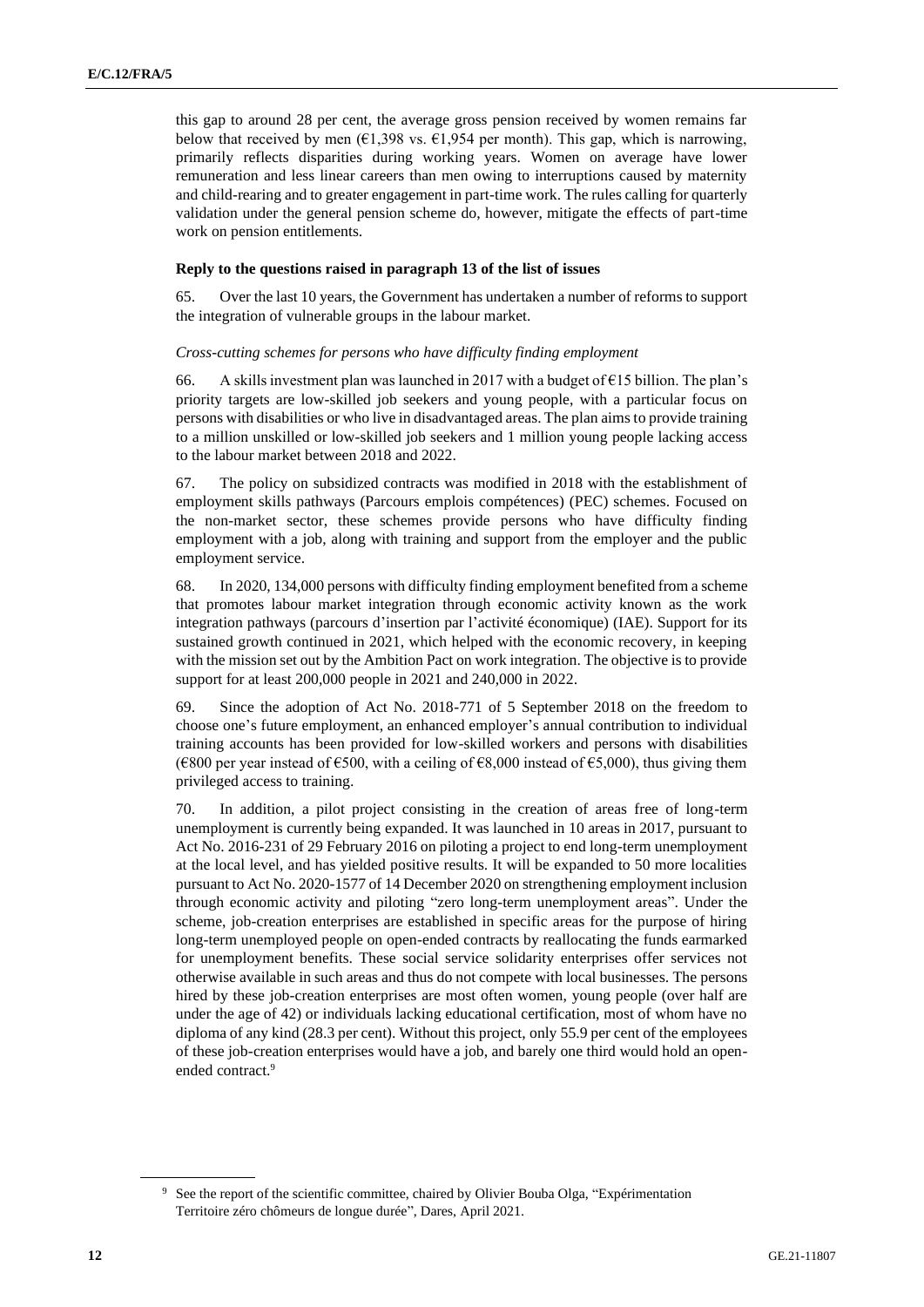## *Youth*

71. A large-scale plan for youth employment was adopted in 2013 in response to the European Youth Guarantee recommendation. Augmented youth employment support measures have been put in place, including contractual employment support schemes, with extra assistance, known as the "youth guarantee", for the most vulnerable youths. These measures implemented by local branches aim to offer all young people under the age of 26 who are not studying, working or in training a stable solution for their integration in the labour market (for example, through apprenticeships, jobs, internships or training). They are offered 12-month schemes that combine refresher training, work on cross-occupational skills, soft skills and social support. The most intensive version of the scheme – the "youth guarantee" – also includes an allowance.

72. The Pôle emploi government employment centre also offers young people between the ages of 16 and 29 enhanced support for three to six months through an intensive youth support scheme.

73. The coronavirus disease (COVID-19) crisis put an end to the downward trend in youth unemployment that had recently been observed. Since the start of the crisis, a huge emergency plan called "One youth, one solution" has been rolled out, with a budget of  $66.7$ billion. The Government is committed to providing labour market integration or a repeat of initial training to any young person who needs it. The package combines hiring assistance, support for work-study contracts, training in skills and occupations of the future and tailored integration schemes for those who are least likely to find a job otherwise.

74. To respond to young people's financial difficulties, the grant under the contractual employment support schemes was expanded on 1 January 2021, and specific financial aid has been set up for young people overseen by the Association for the Employment of Supervisory Staff and those who are enrolled in an intensive youth support scheme run by Pôle emploi.

75. Lastly, discussions are under way<sup>10</sup> to develop a recruitment allowance, to be launched in September 2021. The youth recruitment allowance is based on the principle of offering all young people who need it a pathway to employment in which their needs are assessed so that they can receive individualized support tailored to the difficulties they face. Young people with financial difficulties will receive an allowance as part of the support. They will also have to sign a contract involving a mutual commitment between them and the government employment centre. The committee on the youth recruitment allowance has met and will finalize the scheme before its launch.

## *Older workers*

76. Recruitment and retention of older workers are encouraged through various programmes. Employers can seek financial assistance to recruit job seekers over the age of 45 on specific work-study contracts that lead to a professional qualification (professional enhancement contracts).

77. The "senior" fixed-term contract is aimed at facilitating the return to work of persons nearing the end of their careers and enabling them to accrue supplementary pension entitlements.

78. Under the PEC employment skills scheme, when employers hire older persons who are long-term unemployed for permanent positions or on contracts of more than six months, they receive monthly subsidies of 30 to 60 per cent of the minimum gross salary.

## *Persons with disabilities*

79. The terms for the obligation to employ workers with disabilities (set at 6 per cent for enterprises with at least 20 employees) were strengthened on 1 January 2020, and a temporary

<sup>10</sup> See press release: https://travail-emploi.gouv.fr/actualites/presse/communiques-de-presse/article/1 jeune-1-solution-elisabeth-borne-lance-le-comite-du-revenu-d-engagement-pour.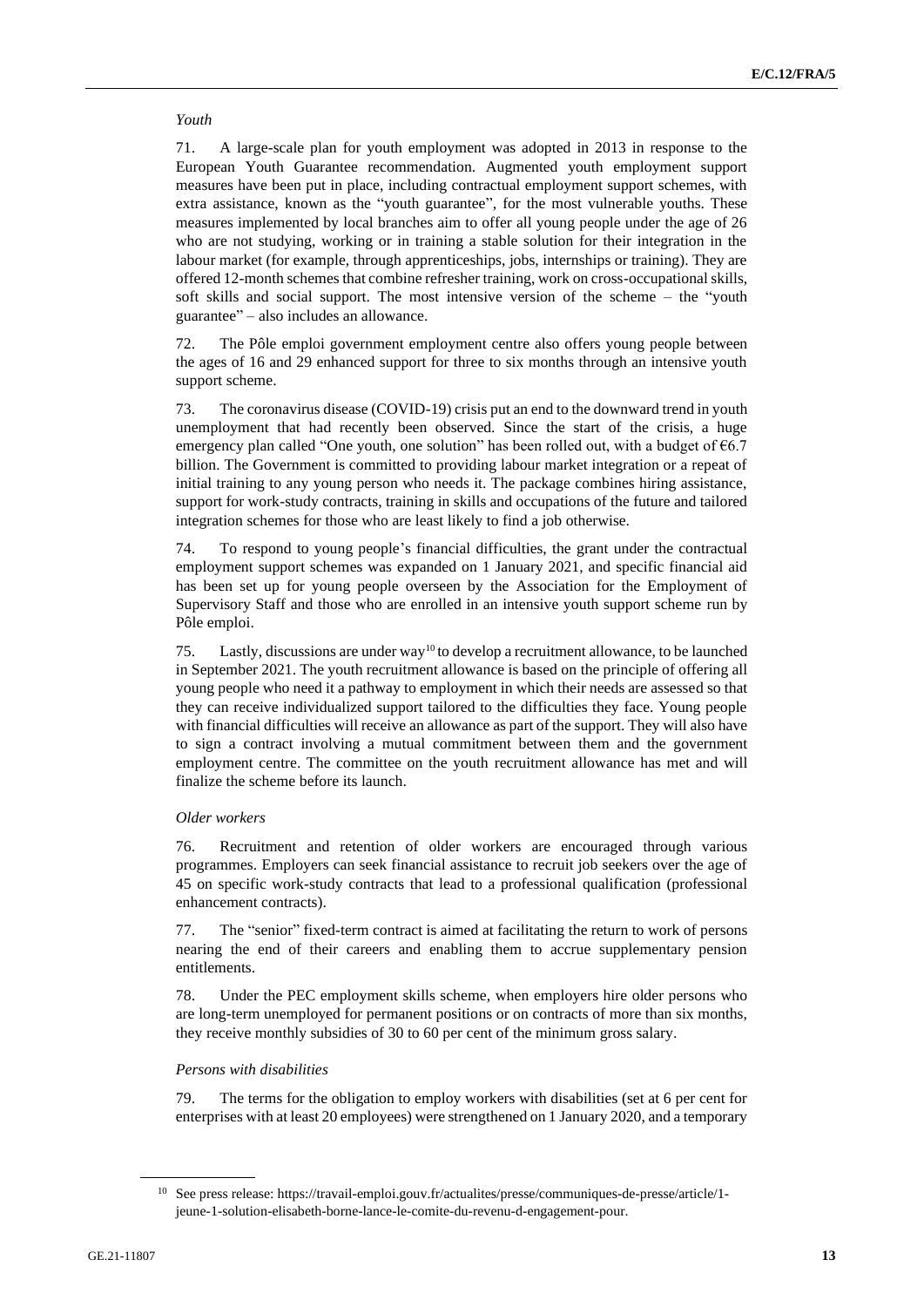bonus of up to €4,000 for the recruitment of workers with disabilities was introduced as part of the national economic recovery plan.

80. A reform of the framework for disability-friendly companies, which entered into force on 1 January 2019, has made it possible to try out new ways of supporting persons with disabilities in obtaining employment by facilitating links between such companies and other types of enterprises.

81. Persons with disabilities get priority with regard to certain components of the skills investment plan (see below) and can benefit from a contractual employment support schemeyouth guarantee until the age of 30. In addition, they benefit from a higher employer's annual contribution to their individual training accounts (as mentioned above).

82. Another element of the amendment of Act No. 2018-771 of 5 September 2018 on the freedom to choose one's future employment is the reform of the approved agreement scheme, whereby employers can be exempt from paying contributions if they sign on to a Stateauthorized agreement with the social partners that includes measures to promote the recruitment or retention of workers with disabilities. Since 2020, the duration of such agreements has been limited to three years, renewable once.

83. Furthermore, it has been ascertained that 80 per cent of disabilities are invisible and that employers are often unaware of them. In order to ensure that disability and persons with disabilities are better represented in audiovisual media, in keeping with the commitments made by the signatories of the French Broadcasting Authority charter signed on 3 December 2019 in the context of the Interministerial Committee on Disabilities, an editorial committee has been set up; it includes the participation of expert associations, with a view to ensuring that disability is better represented in the media.

84. The French authorities continuously promote a change in the perceptions of the skills of persons with disabilities. For instance, they have adopted a road map entitled "Dare to hire". In this connection, contact is fostered through workplace immersion. The "duoday" initiative (which puts employers and individuals directly in touch) and, more recently, the possibility of alternating work and study under the duoday initiative, are examples of this. Contact plays a crucial role in combating stereotypes.

## *Persons living in underprivileged geographic areas*

85. Persons living in underprivileged geographic areas (urban policy priority areas under the French City Policy and rural revitalization areas) are eligible for specific labour market integration schemes.

86. The "payroll tax exemption" scheme provides financial support to employers for the recruitment of individuals who live in urban policy priority areas (as defined under the City Policy).

87. As part of the measures to counteract the effects of the COVID-19 crisis, people living in urban policy priority areas or in rural revitalization areas are eligible for employment skills pathways PEC schemes (see above), with higher subsidy levels.

88. The "One youth, one mentor" scheme, which is part of the "One youth, one solution" plan, is designed to increase the number of young people who receive support from a mentor (a student or a working or retired professional) for their schooling, their choice of a career path or their entry into the labour market. Priority is given to people living in underprivileged geographic areas (urban policy priority areas and rural revitalization areas) and vulnerable groups.

89. The President has set an objective of 100,000 young people to benefit from the scheme in 2021, or three times the 2020 figure, rising to 200,000 in 2022.

90. Between 2012 and 2020, the number of victims who opted to take action following an incident of discrimination rose by 19 per cent. Now, nearly 75 per cent of workers who encounter discrimination say they have taken action. Over the past eight years, victims have become twice as likely to take action after experiencing discrimination. Half of people who have experienced discrimination have now broached the subject with their employer, compared with 31 per cent previously. In the same period, in the private sector, the proportion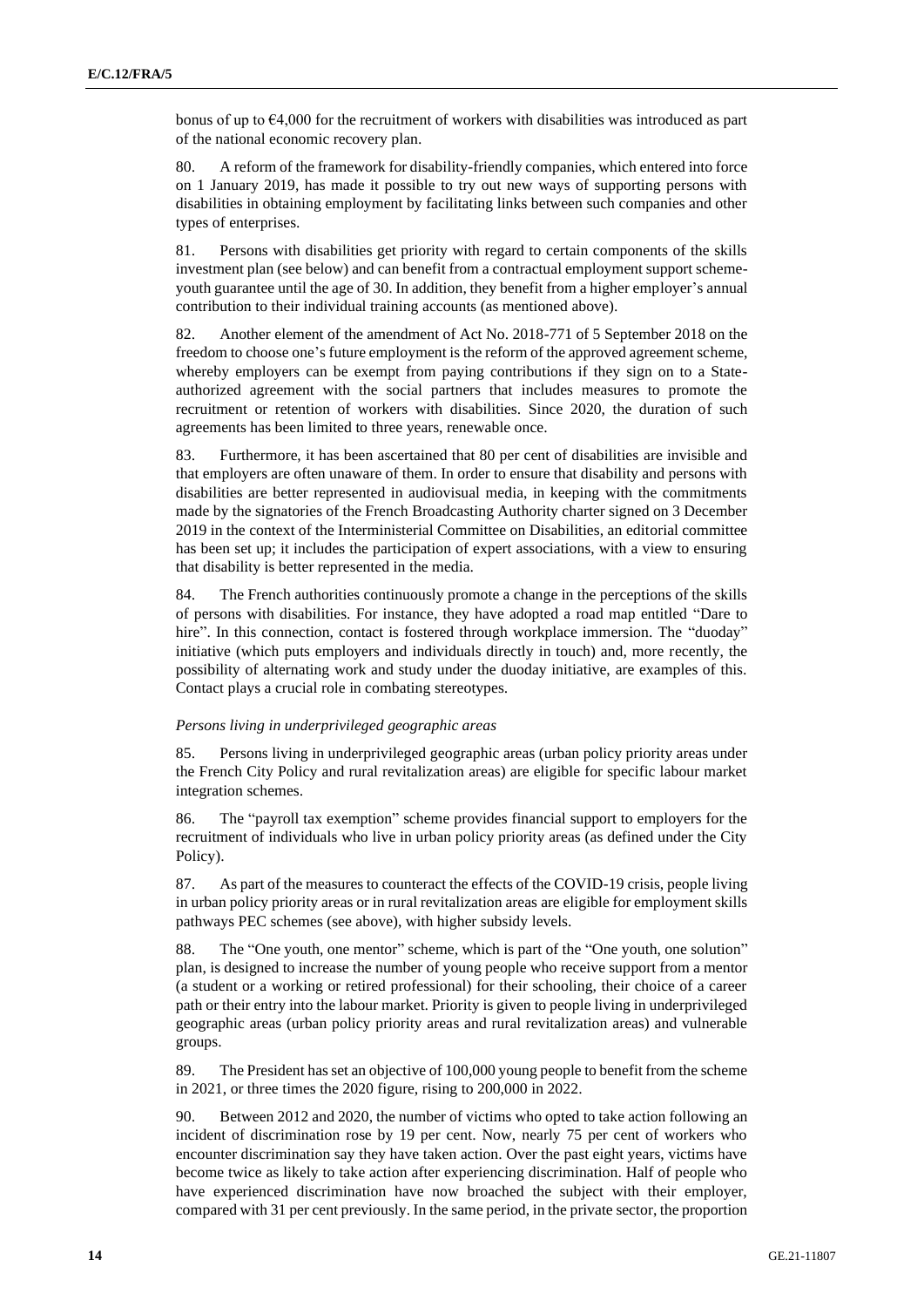of cases giving rise to litigation rose from 8 to 14 per cent, and cases involving the assistance of a lawyer climbed from 8 to 17 per cent. The share of cases involving staff representatives or trade unions, which had fallen between 2010 and 2013, saw an upsurge between 2012 and 2020, rising from 21 to 36 per cent. Lastly, in 32 per cent of those cases, the labour inspectorate was contacted, an increase of 19 percentage points.

91. More than half of workers (52 per cent) believe that trade unions and staff representatives are effective at helping workers and public servants who have experienced discrimination or discrimination-based harassment.

92. Pôle emploi, the government employment centre, received additional funds in 2021 under the economic recovery plan:

- €250 million to address the rise in unemployment (through human resources and targeted spending)
- €69 million to increase the number of people eligible for the intensive youth support scheme, which would make it possible to recruit people to fill an additional 1,300 fulltime equivalent posts. These posts are required to raise the number of young people receiving support from 135,000 to 240,000
- $€160$  million to bolster the existing national market of massive open online courses (MOOCs) by building up the catalogue of distance courses, thus funding 30,000 additional training courses

#### **Reply to the questions raised in paragraph 14 of the list of issues**

93. As part of the reform of the unemployment insurance system, there are plans to introduce an incentive-disincentive adjustment to the level of employer contributions to unemployment insurance. The contributions (currently fixed, at 4.05 per cent) would be higher or lower based on the number of terminated or temporary contracts resulting in registration with Pôle emploi. The goal is to prevent job insecurity by encouraging companies to either offer more open-ended contracts or to extend fixed-term contracts.

94. The law establishes the principle that open-ended contracts should be the norm and sets out strict rules for alternatives to such contracts. Fixed-term and temporary contracts must not have the purpose or effect of filling posts in the long term that are associated with a company's normal ongoing activities.

95. The law also establishes a limited list of cases in which other types of contract are authorized. Employers or temporary agencies' client companies that ignore the rules on fixed-term and temporary contracts are subject to various civil and criminal penalties. Regarding criminal penalties, non-compliance with certain rules carries a fine of  $E$ 3,750; repeat offences carry a fine of  $\epsilon$ 7,500 and 6 months' imprisonment.

96. Depending on the type of irregularity in the use or form of fixed-term or temporary contracts, the workers concerned may be entitled to have their contracts reclassified as openended. When certain rules governing short-term contracts are violated, the contracts are presumed to have been concluded for an open-ended period, and this presumption is irrefutable. However, for other rules, the employer can provide proof of the fixed duration of the contract.

97. When temporary agencies' client companies keep temporary employees on in an irregular manner after the end of their assignment or use temporary employees in an irregular manner, the temporary contracts are automatically reclassified as open-ended contracts. Thus, when client companies continue to employ temporary employees after the end of their assignments without concluding an employment contract with them or without a new temporary employee leasing agreement, the employees are deemed to be engaged by the client company, with an open-ended contract. Where courts allow the reclassification, they grant the employee, at the cost of the employer or the client company, compensation of no less than one month's salary, without prejudice to compensation or damages owed in the event of dismissal.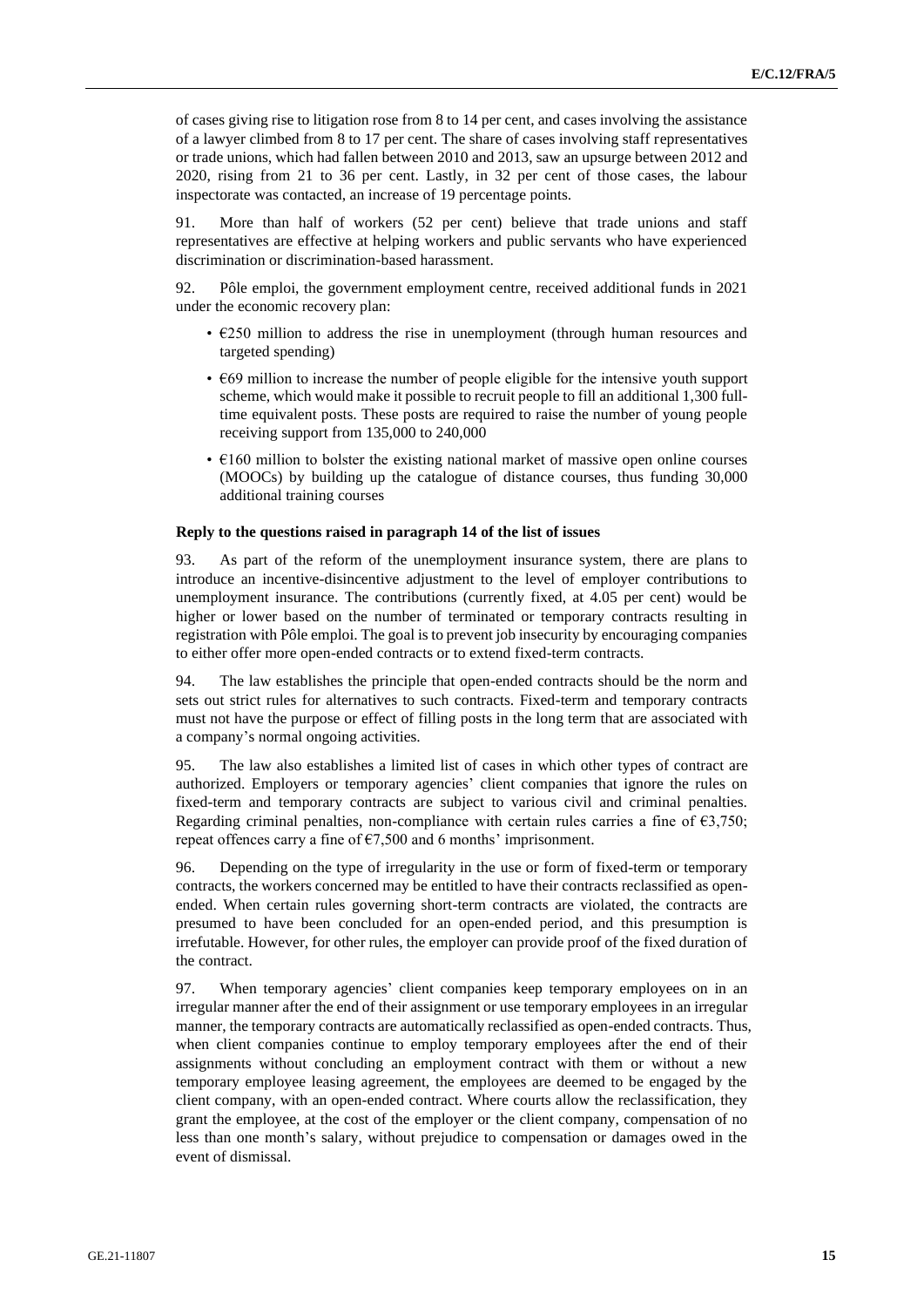#### **Reply to the questions raised in paragraph 15 of the list of issues**

98. No employees can be punished, dismissed or discriminated against on account of their trade union activities (art. L. L1132-1 of the Labour Code). Employers cannot take into consideration such activities when making decisions, including on matters of recruitment, promotion and remuneration (art. L. L2141-5 of the Labour Code). When employees who believe they have been the victim of discrimination can present evidence to support their claim, the burden is on employers to prove that their decision was justified, by citing objective facts completely unrelated to discrimination (art. L. L1134-1 of the Labour Code).

99. Elected staff delegates – whether primary or alternate members – and trade union representatives in company social and economic committees cannot be dismissed without authorization from the labour inspectorate. Former trade union representatives are protected against dismissal for six months following the end of their term or the closure of the body in question.

100. Failure to apply the provisions on trade union discrimination carries a harsh penalty (a fine of  $\epsilon$ 3,750) and may give rise to criminal penalties in cases involving a refusal to hire or discriminatory punishment or dismissal (3 years' imprisonment and a fine of €45,000).

101. The labour inspectorate regularly conducts investigations to uncover possible links between employees' trade union activities and managerial actions taken against them.

102. The potential risk of worsening disparities in working conditions resulting from enterprise-specific contracts is addressed by the fact that sectoral agreements take precedence over such contracts in essential matters of social governance. Additionally, an industry can decide that sectoral agreements take precedence over enterprise-specific contracts in four areas: occupational hazard prevention; the hiring and retention of workers with disabilities; the number of workers required for the designation of trade union representatives, how many can be designated and how they are credited for their trade union activities; and bonus pay for hazardous or unhealthy work.

103. In fields where the law stipulates that enterprise-specific contracts take precedence, an industry can continue to fulfil its regulatory function by introducing supplementary provisions for companies that do not conclude agreements in that area. These provisions also come into play in the negotiation of enterprise-specific contracts. When the parties fail to agree, the sectoral agreement remains applicable.

104. The conclusion of enterprise-specific contracts is subject to a high threshold for majority representation. In order to be valid, such a contract must be signed by one or more representative trade unions having obtained over 50 per cent of the votes in staff elections. In enterprises without trade union representatives, draft agreements that are submitted for the direct endorsement of employees must be adopted by a two-thirds majority of the staff.

105. At companies with fewer than 20 employees, it is possible to call a referendum for employees to directly adopt a draft agreement only when there is no trade union representative or elected staff delegate to the social and economic committee. Thus, referendums can be called only in situations where negotiations with trade unions or elected staff representatives are not possible.

106. In addition, the Labour Code provides for a minimum of two weeks between the times when the employer submits the draft agreement to employees and when the staff consultation can take place. This period is intended to enable employees to seek information on the procedure and on the content of the proposed agreements, by contacting department-level trade unions or their departmental Observatory for analysing and supporting social dialogue and negotiation.

## **Reply to the questions raised in paragraph 16 of the list of issues**

107. The reform of the unemployment insurance system in July 2019 initially provided for:

• A minimum affiliation period of six months to qualify for the allowance (compared with four months previously, and one month for renewal of entitlement)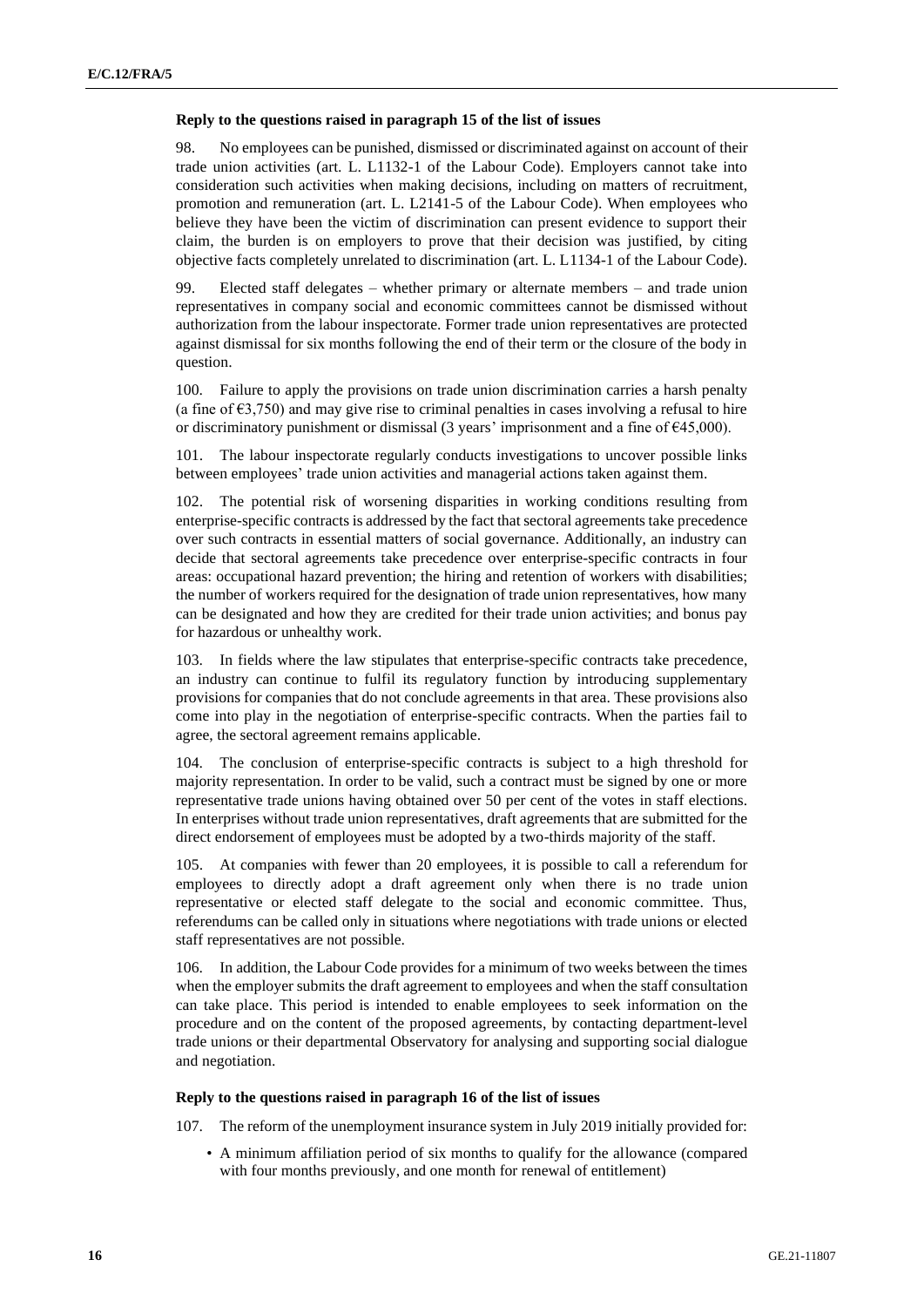- A new method of calculating the allowance, based on the employee's previous average income
- The introduction of degressive entitlements for the higher income brackets

108. In the light of the health crisis, the Government wanted to consult employers' organizations and trade unions with the aim of adapting the reform to the new economic and social situation. Decree No. 2021-346 of 30 March 2021, which was published following the consultation, is intended to increase the eligibility of job seekers for insurance benefits for as long as the economic and social situation has not improved in a sustainable manner and to limit the effects of the new calculation of benefits on the compensation for workers in the most precarious employment.

109. Accordingly, the minimum affiliation period required for eligibility for the benefit, which had already been reduced as from 1 August 2020, will remain four months. The period after which the benefit becomes degressive for certain job seekers has been extended to eight months rather than six, provided the following two general conditions are met:

- The total number of declarations of intention to hire, for contracts exceeding one month, must be higher than 2.7 million, for four consecutive months
- The total number of job seekers in category A must fall by at least 130,000 over the previous six months

110. Lastly, as from 1 July 2021, a correction was made to the new way of calculating benefits. The principle of the reform consisting in calculating the amount of the benefit on the basis of average monthly income rather than exclusively on the number of days worked has not changed. However, to support workers in precarious employment whose periods of employment are particularly intermittent, the periods of inactivity taken into account in the calculation will be capped to keep them from excessively reducing compensation.

111. Implementation of a plan to reform the retirement pension system by adopting legislation establishing a universal pension scheme has been postponed due to the health crisis.

112. In 2018, the median amount of the pensions received by recent cohorts of retirees (ages 65 to 74) was 74 per cent of the average income of employed people nearing retirement (ages 55 to 59). This relatively high level is a key factor in ensuring that the overall standard of living of retiree households is similar to that of active households. In fact, retirees are under-represented in the lower deciles for standard of living. The poverty rate among retirees remained far below the rate among the general population in 2018 (8.7 per cent, as against 14.8 per cent). The average net retirement pension that year was  $\epsilon$ 1,382.

113. In order to significantly reduce poverty among older persons, the maximum amount of the solidarity allowance for older persons (Allocation de solidarité aux personnes âgées) (ASPA) was raised by 10 per cent between 2018 and 2021, to reach  $\epsilon$ 906.81 per month as from 1 January 2020, for a person living alone.

114. The amount of the full retirement pension under the general social security system cannot be less than a certain base known as the minimum allowance. In 2021, the amount of the minimum allowance was €705.36 per month, or €8,464.28 per year. This allowance is granted irrespective of the retiree's non-pension income. These amounts include the basic pension (to which the additional pensions should be added). On 31 December 2019, 4,762,000 retirees were receiving this minimum pension.

115. To address the COVID-19 pandemic and avoid the layoffs that could result from an economic slowdown, the Government strengthened the part-time work scheme. Part-time work provided no entitlement to a basic pension. According to forecasts by the National Old-Age Pension Fund, if no measures were taken to alleviate the impact of partial unemployment on pension rights, 5.5 per cent of employees working part-time would have had fewer qualifying quarters certified in 2020 than they would have had certified without the cutbacks.

116. The Government responded by extending eligibility for a basic pension to employees who were forced into part-time work between 1 March 2020 and 31 December 2020, a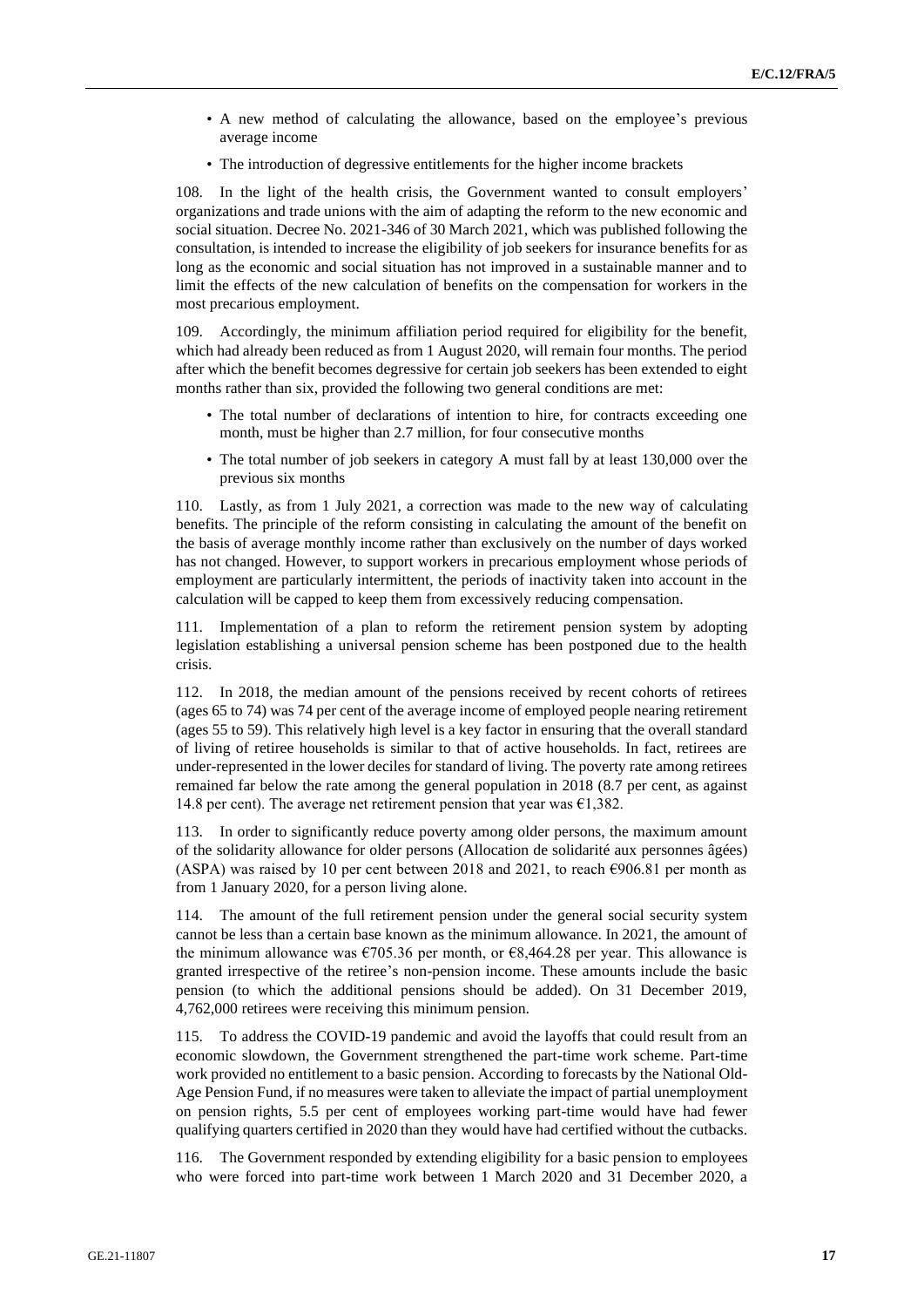measure which also applied to employees who were forced into part-time work for extended lengths of time. Periods of part-time work are thus taken into account for the basic pension.

117. Studies by, among others, the advisory board on pensions have identified at least two factors to explain the limited uptake of ASPA benefits: (i) people do not know enough about the benefits, or even that they exist at all, and (ii) people are reluctant to apply for the ASPA benefit owing to the complexity of the administrative procedures or a fear of being stigmatized.

118. In its 2012 report on social security, the French Court of Accounts (Cour des comptes) raised the issue of the lack of awareness among beneficiaries. It also drew attention to the fact that the legal obligation of pension funds to provide information was limited to when beneficiaries claimed their pensions. However, many retirees are not yet eligible for the ASPA benefit at the time when they claim their pensions and will not become eligible until the age of 65.

119. Since 1 January 2017, all beneficiaries of the retirement pension system, whether contributors or retirees, have had access to an online personal retirement information account where they can find all their retirement data (number of qualifying quarters, amount of contributions, points) and a tool to estimate future benefits.

120. Established under a law adopted in 2014, the single claim for harmonized pension schemes (Liquidation unique des régimes alignés) was set up on 1 July 2017. This mechanism enables workers who have contributed to the general pension system or to the pension system for agricultural workers, or who have been self-employed, to claim all of their retirement pensions through a single application. On the basis of simulations run on the cohort born in 1942, the LURA mechanism alone has reduced by 10 per cent the proportion of beneficiaries who do not avail themselves of their full benefits.

At the beginning of 2017 the authorities introduced a series of measures to simplify procedures, for instance for recipients of the allowance for adults with disabilities (Allocation aux adultes handicapés) (AAH). At the statutory retirement age, recipients of this allowance whose degree of disability is 80 per cent or higher are no longer required to request the ASPA solidarity benefit for older persons. All those born on or after 1 January 1955 can thus choose to keep the AAH allowance. Such persons can call upon their contact organization to make sure that the AAH allowance will continue to be disbursed beyond the statutory retirement age.

122. Since 2014, the National Family Allowance Fund (Caisse nationale des allocations familiales) (CNAF) has undertaken an ambitious effort to reduce the number of people who do not avail themselves of social benefits, using a new mechanism known as the "entitlements appointment". In keeping with the single window concept, the Fund's branches offer their most vulnerable beneficiaries a personalized consultation to discuss an array of social entitlements, regardless of whether they are managed by the branches themselves.

123. A study was conducted in 2016 at the request of CNAF specifically to measure the impact of these appointments on beneficiaries. According to the study, in March 2016, an average of 63 per cent of persons who had been informed at the appointment that they were eligible for at least one benefit registered for one within three months of the consultation. Overall, 4 out of every 10 people register for a benefit following the appointment.

#### **Reply to the questions raised in paragraph 17 of the list of issues**

124. Among the tools used to tackle maltreatment in the home are telephone platforms, support groups and the work of associations. The best known of these associations is Fédération 3977, which aims to combat maltreatment by providing families with advice, guidance and information via its 3977 national hotline. In 2019, the hotline received 25,000 calls. The association documented more than 4,200 situations of maltreatment, resulting in 28,000 support measures and 6,000 individual actions. Three quarters of victims are older persons, mostly over 80 years of age. A quarter of reported cases concerned maltreatment of adults with disabilities. In 73 per cent of cases, the reported maltreatment took place in the victim's home; in 27 per cent, it took place at institutions.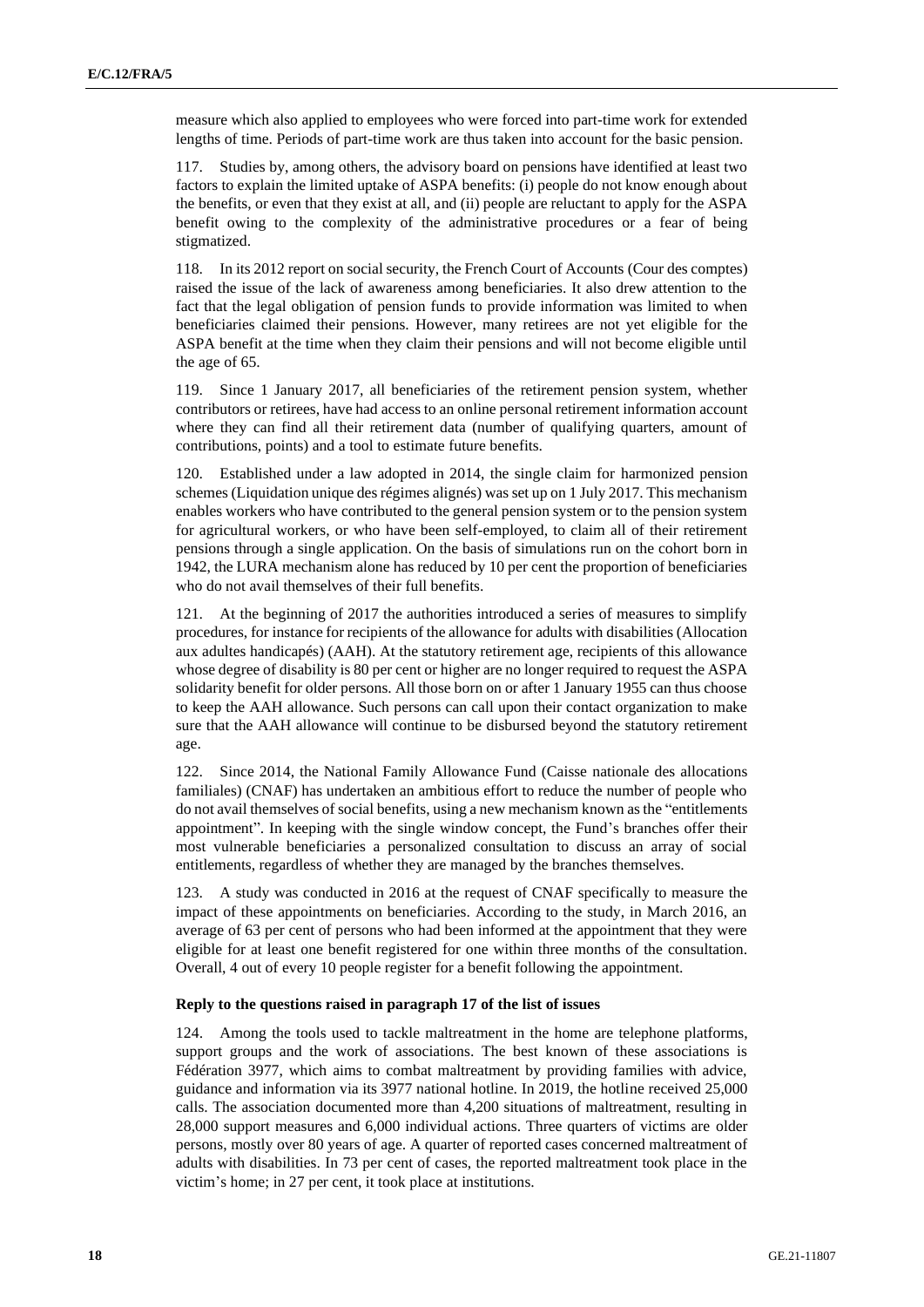125. The authorities have put in place tools to change perceptions of vulnerable older persons in institutions, and they are a crucial part of the fight against maltreatment. A multiyear action plan for 2021–2023 will soon be implemented, in consultation with stakeholders. The plan draws on the work of the Commission for Combating Maltreatment and Promoting Good Treatment and is also addressed in the context of the bill entitled "Generations in Solidarity".

126. The National Agency for the Assessment and Quality of Social and Medico-Social Services and Institutions, among other bodies, regularly publishes recommendations on best practices for the directors and staff of care facilities for older persons.

#### **Reply to the questions raised in paragraph 18 of the list of issues**

127. According to an estimate of the National Institute of Statistics and Economic Studies (Institut national de la statistique et des études économiques) (INSEE), the monetary poverty rate in metropolitan France stood at 14.5 per cent in 2019, with 9.1 million people living below the poverty line. Although the figures for 2020 are not yet known, it appears that the health crisis has had and will continue to have major economic and social consequences.

128. The evaluation committee of the National Strategy to Prevent and Combat Poverty has published its 2021 report. The report presents new conclusions on the implementation of the Strategy and the first available elements for its evaluation, describes the evaluation work in progress and to come, specifies the points it wishes to bring to the Government's attention regarding its policy to combat poverty, and makes recommendations. The Strategy has two main objectives: to avoid the social reproduction of poverty and to enable people to escape poverty. The evaluation committee also decided to assess progress against a third objective: to leave no one in a situation of extreme poverty.

129. The committee raised six points for attention: better defining and understanding extreme poverty, combating the effects of the coronavirus crisis on poverty, tackling the nontake-up of benefit entitlements, helping the most deprived 18- to 24-year-olds, assessing the overall effectiveness of support in its entirety and speeding up implementation of the Housing First plan.

#### **Reply to the questions raised in paragraph 19 of the list of issues**

130. The prevention component of the National Health Strategy 2018–2022 is set out in the "Priority on Prevention" National Public Health Plan, which provides for a health promotion policy and, within that framework, the fourth National Nutritional Health Programme, for the period 2019–2023, which is designed to improve the health of the population through better dietary practices and physical activity. Its objectives include reducing the incidence of overweight and obesity in children and adolescents by 20 per cent, stabilizing the incidence of overweight in adults and reducing obesity in adults by 15 per cent, with two main thrusts:

- Making the environment healthier: The Programme helps the public make better food choices and encourages manufacturers to improve the nutritional quality of food (as shown on the Nutri-Score label). It also aims to reduce the influence on children of unhealthy food advertising and marketing.
- Promoting healthy behaviours by making new recommendations on nutrition and physical activity, notably encouraging people to spend less time in front of screens when not at work and to increase their physical activity. The Ministry of Solidarity and Health and the National Health Insurance Fund have set up the "Get Back on Track" ("Mission: Retrouve ton cap") pilot project. Deployed in the four departments of Seine-Saint-Denis, Nord, Pas-de-Calais and La Réunion, it offers early multidisciplinary care (nutrition, psychology and physical activity) adapted to the needs of children aged 3 to 8 who are at risk of overweight and obesity.

131. The National Nutritional Health Programme is complementary to the third National Food Programme, for 2019–2023, adopted pursuant to the recommendations of the World Health Organization and the Food and Agriculture Organization of the United Nations. The third National Food Programme has a cross-cutting approach aimed at various target groups (children, adults, communities, food chain professionals, associations, etc.). In terms of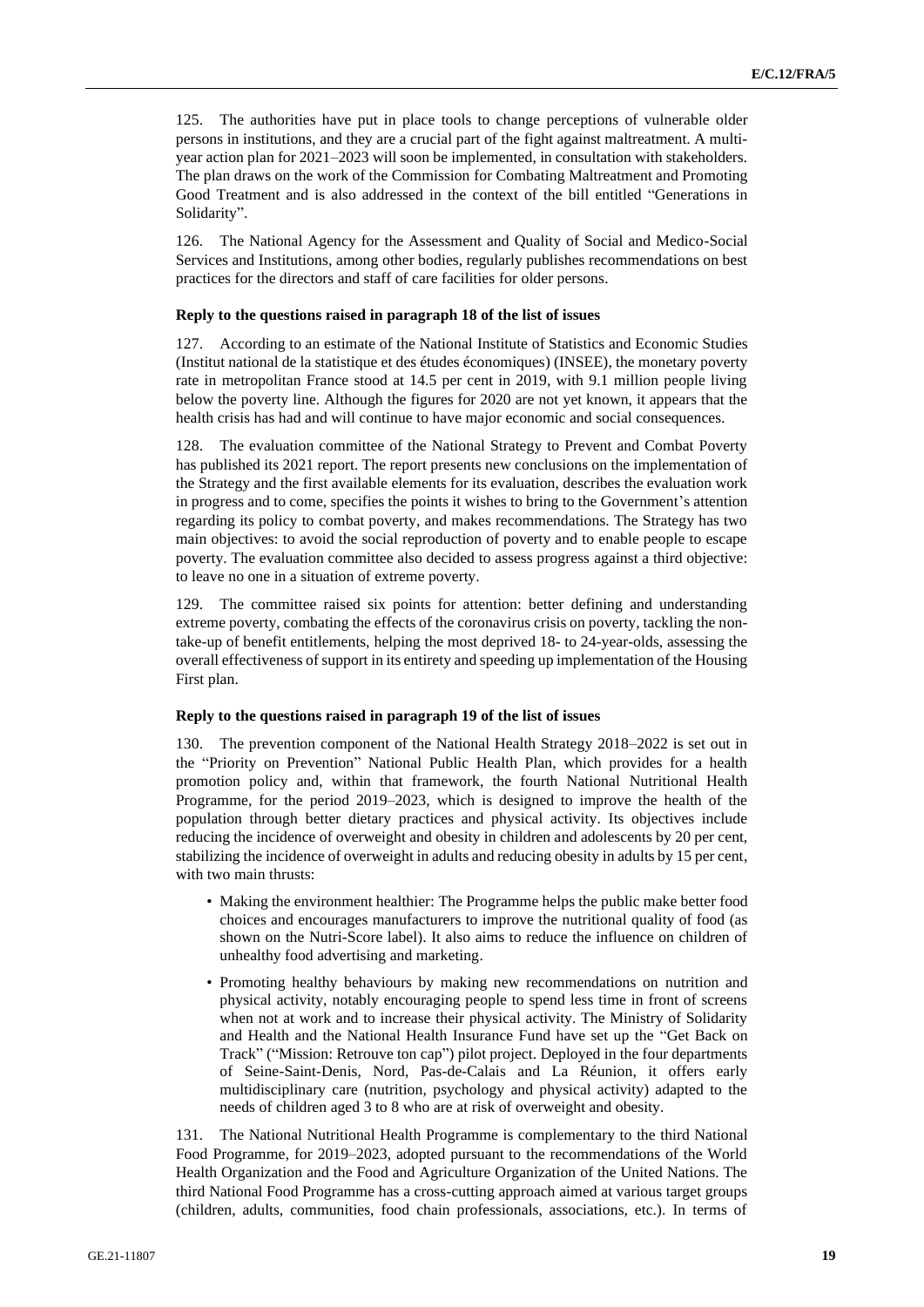structure, it has three thematic components: social justice, food education and reduction of food waste; and two cross-cutting components: local food projects and institutional catering. A plant protein plan was launched in 2021 to promote the production and encourage the consumption of plant proteins in France, in line with the new nutritional recommendations. French farming is committed to the agroecological transition. These initiatives, coupled with the Common Agricultural Policy of the European Union, together help preserve family farming throughout France.

At the international level, France has an International Strategy for Food Security, Nutrition and Sustainable Agriculture for the period 2019–2024, which serves as its new road map in this field, with five objectives:

- Strengthen global governance of food security and nutrition
- Develop sustainable agricultural and food systems to address climate change and biodiversity loss
- Reinforce action taken by France to comprehensively address the various factors that contribute to the undernourishment of young children and pregnant and breastfeeding women
- Support the formation of sustainable agrifood chains to promote the creation of decent jobs in rural areas, particularly for young people
- Strengthen food assistance actions for vulnerable populations and improve their resilience

#### **Reply to the questions raised in paragraph 20 of the list of issues**

133. Housing is particularly difficult to access in large cities. Numerous mechanisms have been developed to address this problem. There is a large social housing stock of more than 5 million units.

134. The aim of the Housing First plan is to steer homeless people towards long-term housing and to offer appropriate and flexible support. This policy is designed to respond to individuals' needs, as expressed by the people in question. It is based in particular on an expansion of the supply of supported and ordinary housing in order to control and reduce the use of temporary accommodation, in particular overnight stays in hotels. By speeding up access to housing, the Housing First plan aims to restore the original purpose of emergency accommodation: to provide unconditional and immediate shelter for people in distress.

135. Providing direct access to long-term housing as quickly as possible is also a guiding principle of the slum clearance and refugee housing policies.

136. In 2020, 13,821 social housing units were allocated to households living in emergency accommodation, accommodation centres, social rehabilitation centres or hotels, and 7,970 to households that declared themselves homeless or in makeshift housing, thus bringing the total to 21,791 social housing units that were allocated. The allocation of housing units to these households came to a virtual standstill for two months during the spring (owing to the confinement of the population in the context of the pandemic), before rebounding so that the number of units allocated in 2020 was only 6 per cent lower than in 2019. Between June and December 2020, the authorities allocated 1,700 social units more than in the same period in 2019. However, the overall number of social housing units allocated fell by 15 per cent.

137. The proportion of social housing units allocated to homeless households rose from 3.93 per cent of the total in 2017 to 5.63 per cent in 2020, reflecting the higher priority that was accorded to this group.

138. In addition, in 2020, 9,865 housing units were mobilized for 18,092 refugees. These data refer to dwellings that were mobilized for beneficiaries of international protection either locally, through the national platform or under the European resettlement programme. Since 2018, more than 60,000 refugees have thus accessed housing as a result of government action.

139. In 2020, 9,441 new accommodation places were opened in the rental intermediation system: 107 per cent of the annual target. A target of an additional 40,000 places was set to be reached by 2022; 60 per cent of that target has been achieved.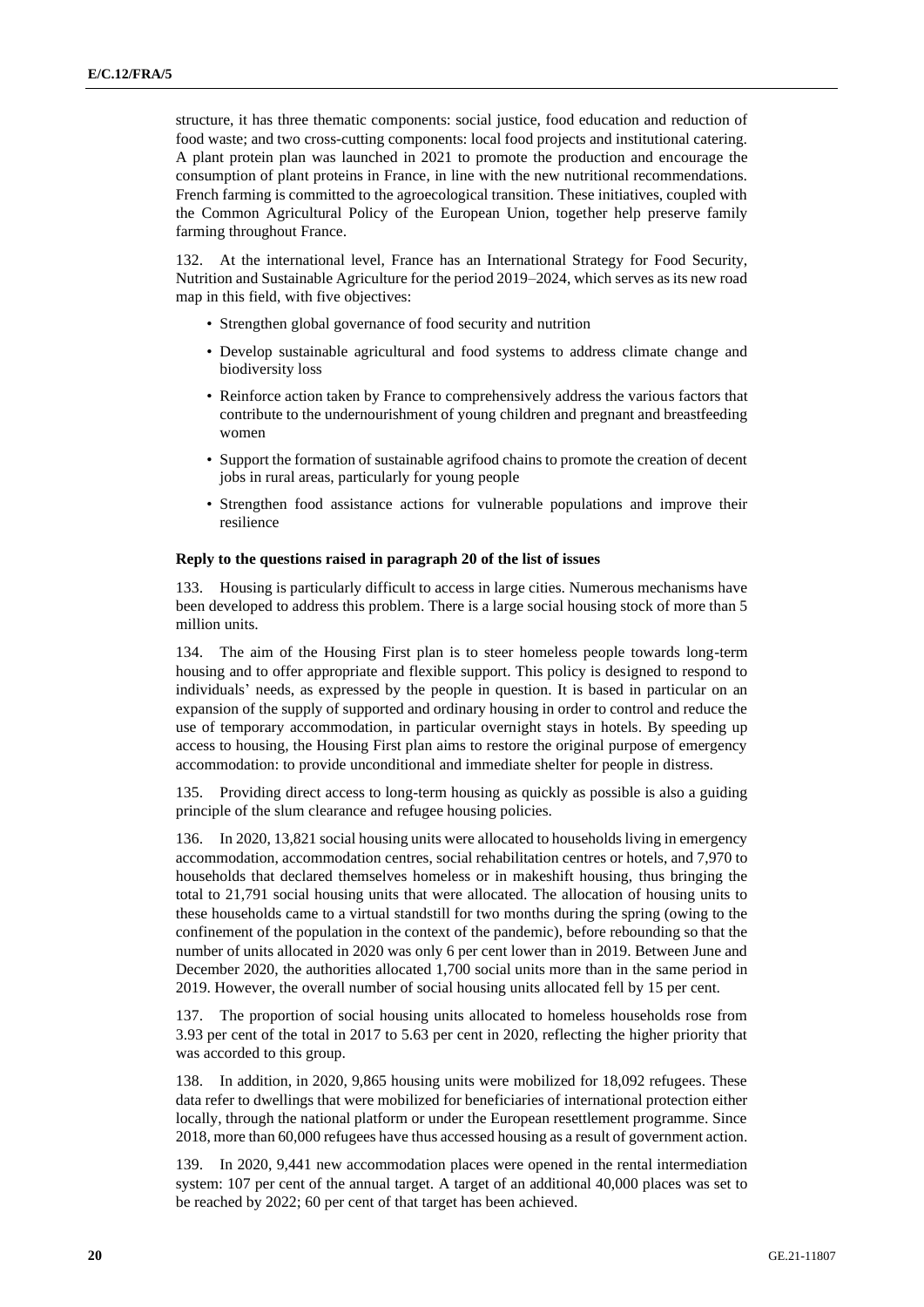140. The 2018 plan to relaunch the rental intermediation system has driven a sharp acceleration in the creation of State-funded places. The housing stock built up in the 10 years between 2008 and 2017 was expanded by 75 per cent in the three years that followed.

141. As at 31 December 2020, there were approximately 57,000 places in about 22,000 dwellings, with an average of 2.6 places per unit.

142. In 2020, only 656 accommodation places were opened in boarding houses and supported living residences. The stoppage of construction in the spring is likely to have caused significant delays, with openings postponed until 2021.

143. Nevertheless, the trend remains positive and 1,574 Assisted Rental Loans for Integration for persons living in boarding houses and supported living residences were approved in 2020. Between 2018 and 2020, 4,282 such loans were approved, almost as many as in the seven-year period from 2011 to 2017, although the overall annual number of approvals for Assisted Rental Loans fell by 13 per cent between 2019 and 2020. Of the total number of Assisted Rental Loans financed in 2020, 5,799 were for general social housing (in addition to the 1,574 for boarding houses and supported living residences).

144. Within this framework, specific housing programmes have been developed for women victims of violence, pregnant women and new mothers and marginalized groups. In respect of the latter, a call for projects has been launched.

145. A stock of temporary accommodation with 200,000 places is available for persons in irregular situations. There are no conditions for access to this accommodation.

#### **Reply to the questions raised in paragraph 21 of the list of issues**

146. Over the last twenty years or so, illegal settlements and squats have reappeared in mainland France, inhabited mainly by poor European migrants. In July 2021, the authorities counted nearly 430 sites with more than 10 inhabitants, occupied by more than 21,000 people (including 14,000 with European citizenship). These data come from the Résorptionbidonvilles (slum clearance) digital platform created in 2019, which is used by government agencies at the departmental level to identify sites that have been illegally occupied on a long-term basis.

147. The government instruction of 25 January 2018 is aimed at giving a new impetus to the clearance of illegal camps and settlements. The instruction affirms the principles of humanity and respect for the laws of the French Republic and requires effective public action, with the objective of clearing slums.

148. The instruction calls upon prefects to initiate slum clearance actions "as soon as possible after initial formation [of the site] regardless of whether legal proceedings have been initiated to evacuate it". These actions include ensuring safe living conditions, camp organization, performing pre-evacuation assessments and providing solutions for occupants to leave the site and find legal accommodation possibilities, until such time as the camp has been fully cleared. A site is deemed to be cleared when a majority (two thirds) of its inhabitants have found permanent housing solutions and there has been no resettlement at another site.

149. A national budget is set aside to support local clearance actions. In September 2019, the Government decided to double this budget from  $64$  million to  $68$  million in 2020. Between 2018 and 2020, actions co-funded from this national budget line have enabled more than 4,100 people to access housing and more than 2,500 to obtain employment.

150. Regarding the closure of sites with more than 10 inhabitants (citizens of European and non-European countries):

- In 2019, 233 sites were closed, 125 pursuant to administrative or judicial decisions, and 19 sites were cleared.
- In 2020, 264 sites were closed, 91 pursuant to administrative or judicial decisions, and 17 sites were cleared.

151. The sites that were not closed down were cleared as a result of their inhabitants moving to other sites or returning to their countries of origin. Closures are now better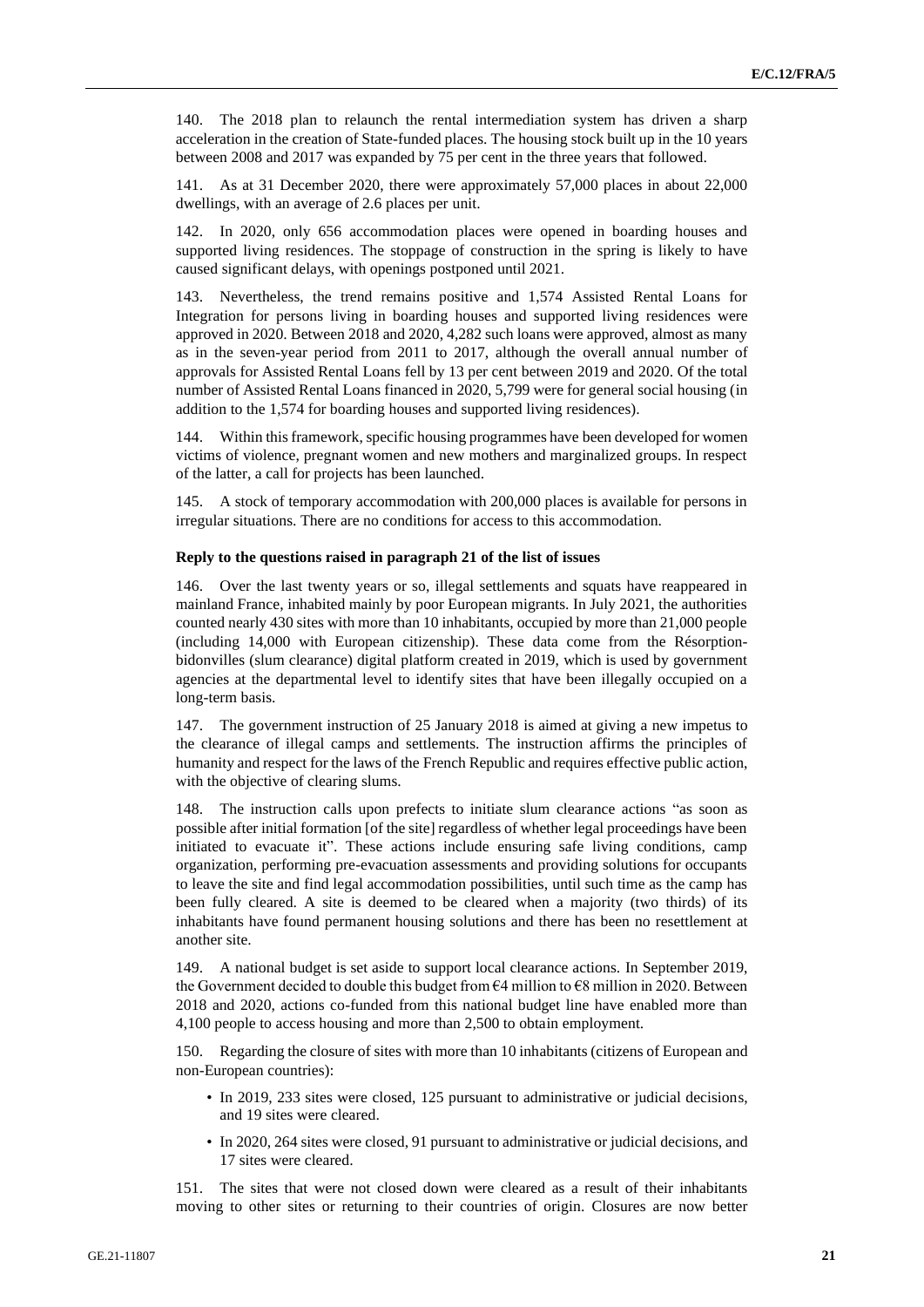prepared, as a social analysis is conducted to determine the residents' situation and provide them with guidance once the site closes.

152. The clearance policy is part of a comprehensive approach that encompasses the rights to accommodation, housing, health care, schooling and employment; child protection; women's rights; the fight against crime and human trafficking; respect for public order; and legality of residence. While the  $\epsilon$ 8 million budget has been maintained in 2021, it is insufficient to meet demand from the departments concerned. Decentralized services are encouraged to seek co-financing from the State, local authorities and the European Union.

## **Reply to the questions raised in paragraph 22 of the list of issues**

153. During the COVID-19 health crisis, public health and humanitarian issues in illegal settlements came to the fore, notably with regard to water and hygiene. As part of its response to the crisis, the Government has:

- Initiated and supported on-site interventions to improve living conditions (providing access to water, sanitation and hygiene). Almost 90 per cent of site residents had access to water as at 2 June 2020, thanks to the extensive mobilization of local actors.
- Requested logistical support from emergency and humanitarian actors including Solidarités International, Action against Hunger, Médecins du Monde and the French Red Cross, as well as traditional social support associations, for water, sanitation and hygiene, food distribution and preventive health-care measures
- Adapted the Résorption-bidonvilles (slum clearance) digital tool to include information on COVID-19 and living conditions at sites. Stakeholders can use the platform to know whether water and electricity are effectively being supplied to each site and if action needs to be taken.

154. Thanks to these efforts, new practices and partnerships have emerged. These must now be translated into the development and implementation of local slum clearance strategies.

155. The assistance provided to migrants living in camps varies by region. In the Paris region, a census of migrants sleeping rough is taken twice a week during outreach rounds by specialized associations (France terre d'asile). This census makes it possible for the prefectures to organize operations for the evacuation of large and small camps with a view to preventing the formation and establishment of settlements. In the course of these operations, homeless people are referred to temporary shelters. In 2020, 19 sheltering operations took place in the departments of Paris and Seine-Saint-Denis, with the result that 8,691 people, including isolated and vulnerable people (single women and families) were provided with shelter. Between 1 January and 21 July 2021, 17 sheltering operations took place in the Paris department, with a total of 4,225 people sheltered. At the same time, daily outreach rounds were carried out to provide the population with information about their right to stay, the asylum procedure and accommodation arrangements, and to organize food distributions and to offer health care.

156. The State has put in place various humanitarian services to ensure dignified living conditions at the migrant camps in Calais. In 2020, migrant numbers in Calais fluctuated between 400 and a peak of 1,200 during the summer. Since August 2017, the services provided have included:

- Access to water: until August 2020, two or three 1,000-litre tankers, each with a row of 10 taps, made rounds in the Calais area. Water is available seven days a week from 9.30 a.m. to 6.30 p.m. at three different sites. A drinking fountain with two taps was installed in August 2018 and is accessible seven days a week. The facilities include a 400-litre capacity portable toilet block, with three washbasins. During the COVID-19 health crisis, these facilities were expanded so that there are now 52 water taps available to the migrant population  $-10$  on the Monod site, available seven days a week, and 42 on the Route de Saint-Omer site, available five days a week. Water is also regularly distributed in reusable 5-litre jerrycans, 99,765 of which have been distributed since July 2018.
- Toilet access: 34 stalls have been installed in the three places most frequented by migrants. They are available seven days a week and are serviced daily. There is also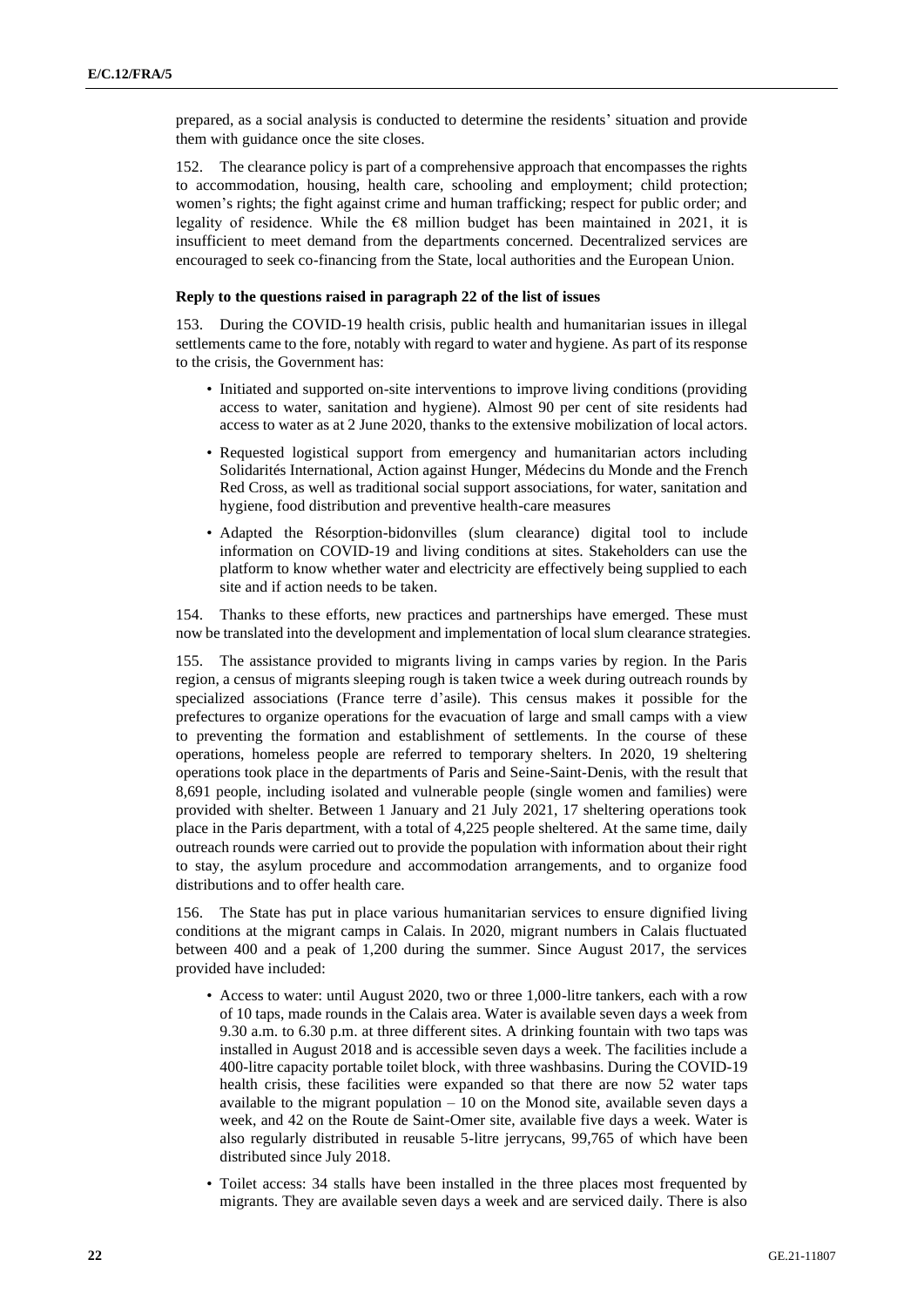a shower block with 14 toilets. The migrant population therefore has access to a total of 48 toilet cubicles. A team of workers filling 20 full-time equivalent posts, employed by associations, provides access to water and toilets seven days a week, 365 days a year. There are 28 showers, open to all, which have been installed at a dedicated site that migrants can reach by shuttle bus five days a week.

- Access to a healthy, balanced diet: during his visit to Calais on 16 January 2018, the President of France announced the expansion of humanitarian services to include food distribution to migrants. This service was launched on 6 March. Food is distributed seven days a week, twice a day: breakfast and a meal consisting of a double ration, corresponding to the nutritional needs of young adult men.
- Information for migrants: every day, mobile teams move around Calais providing reliable and clear information on accommodation, the asylum procedure, the right to stay and access to health care and shelter.
- Accommodation and shelter: in 2020, establishments provided shelter for 8,581 people.
- A health-care access point, attached to the hospital, is open five days a week. It received 6,795 visits in 2020.

157. Since the Equality and Citizenship Act was passed in January 2017, a new regulatory framework has been adopted for the reception and housing of Travellers, including regulations on major stopping points (March 2019) and on permanent reception areas and rented plots for families (December 2019). The stabilization of the regulatory framework should be conducive to the development of reception facilities and the diversification of Traveller housing to better meet the needs of Travellers for an established anchorage (a permanent dwelling in use for part of the year).

158. To support this new approach and improve information for stakeholders and decision makers, specific tools have been developed, in consultation with all relevant partners. For example, in spring 2019 the Interministerial Task Force on Accommodation and Access to Housing and the National Advisory Commission on Travellers organized a national technical day to propose elements of methodology and good practices for the review of departmentlevel Traveller reception plans. Subsequently, a national guide was drawn up by the housing ministry with the involvement of a panel of stakeholders. Published in the autumn of 2020, it has been widely distributed to prefectures and government agencies (including those responsible for health, education and social affairs) and made available online to promote the new regulatory provisions and the adoption of best practices.

159. Lastly, in the framework of the recovery plan adopted in response to the health crisis, support has been granted on an exceptional basis to people in precarious situations, to improve their living conditions. In 2021 and 2022, a specific budget of  $E20$  million has been allocated to groups of local authorities that wish to accelerate major renovations of permanent reception areas for Travellers.

#### **Reply to the questions raised in paragraph 23 (a) of the list of issues**

160. Since the passage of the Social Security Funding Act for 2004, arrangements for the funding of health establishments by the public health insurance system have been determined by the establishments' legal status and the disciplines that they practise:

- For establishments that carry out medical, surgical, obstetric and dental activities, there is a mixed funding system comprised partly of activity-based allocations and partly of grants (annual operating expense allocation, general service task contracting, annual lump sums and pay for performance).
- Establishments offering psychiatry and medium-stay care are funded through grants for public and private non-profit establishments, on an activity basis (price-per-day). Some funding (less than 10 per cent) for aftercare and rehabilitation activities is provided through an activity-based allocation.

161. Between 2011 and 2020, resources for public and private health establishments grew steadily by an annual average of 2.3 per cent, and resources allocated through activity-based funding by 2.1 per cent. As a result, there has been no reduction in hospital funding over the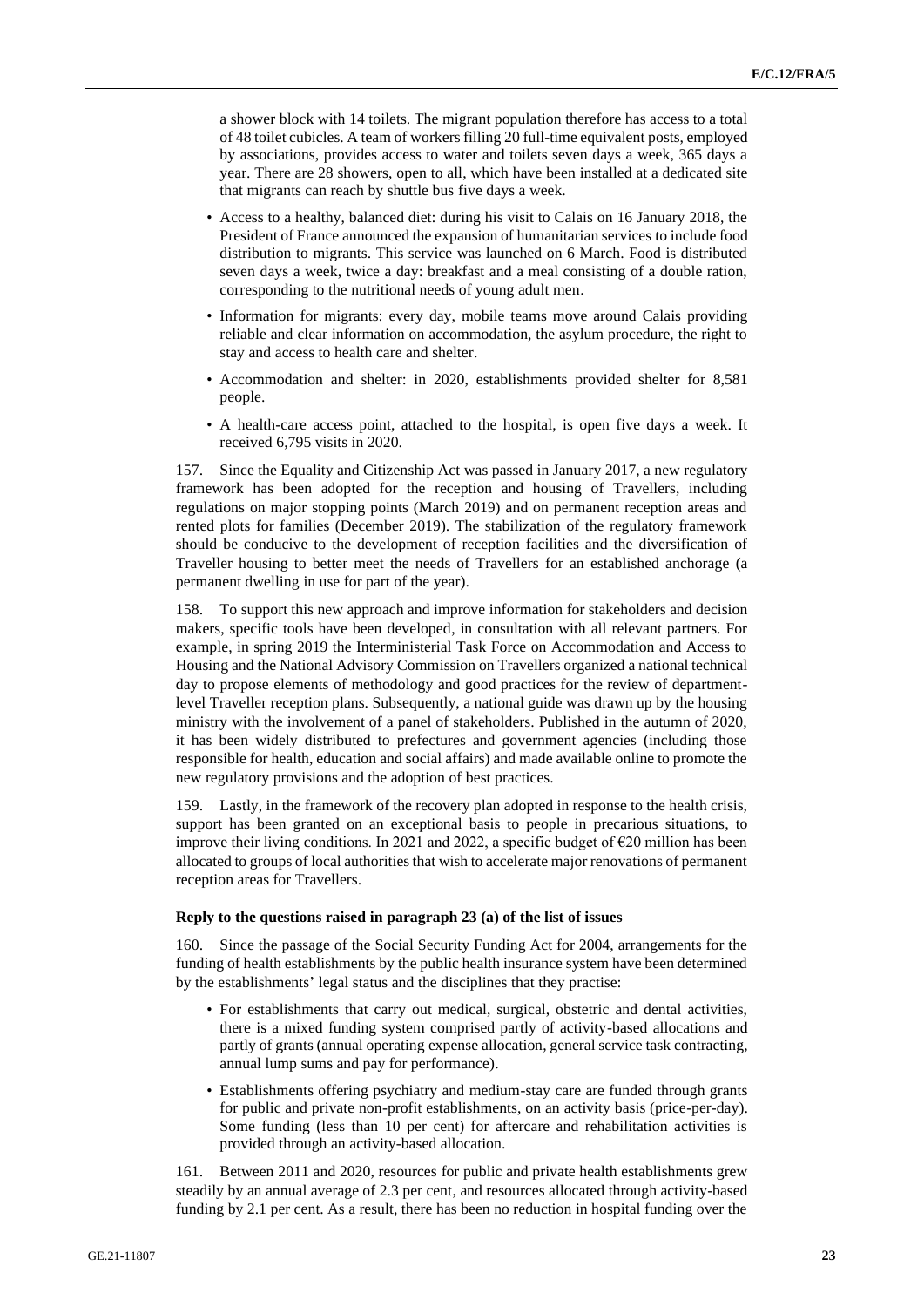past 10 years. As part of the strategy for transforming the health system, a review was conducted in order to change the way health establishments are funded.

162. All prospective developments were outlined in a 2019 report and initial steps were taken in 2019 in the following areas:

- Development of pay for performance
- Reform of the funding model for psychiatry, aftercare and emergency care, with the introduction of funding based on population levels
- Introduction of piloted population-based funding of medical activities beginning in 2022

163. The aim of these reforms is to achieve a target level of 50 per cent activity-based funding for health establishments.

#### **Reply to the questions raised in paragraph 23 (b) of the list of issues**

164. The public health insurance system is comprised partly of compulsory basic health insurance financed by social security and partly of optional supplementary health insurance provided by insurers (provident societies, mutual insurance funds and insurance companies). In 2019, compulsory basic health insurance covered 78.2 per cent of health expenditure, while supplementary insurance covered 13.4 per cent. The portion payable by households continues to fall and stands at 6.9 per cent – a smaller share than in most OECD countries.

165. The Universal Health Protection (Protection universelle maladie) (PUMa) system introduced on 1 January 2016 replaces and builds upon the basic Universal Health Coverage (Couverture maladie universelle) (CMU) system. It covers the health-care costs, on an individual basis and without risk of a break in entitlements, of anyone who works or resides in France in a stable and regular manner.

166. Thus, the conditions of entitlement have been simplified:

- Employees no longer have to demonstrate a minimum level of activity the fact that they are employed is enough.
- Self-employed workers are also entitled to coverage of their health-care costs from the start of their activity.

167. People who are not employed benefit from coverage of health-care costs simply by virtue of their having a stable and regular residence in France. This protection allows people to remain in their health insurance scheme even if they lose their jobs or if their personal situation changes.

168. With 95 per cent of people covered by supplementary insurance, France has the most widespread level of private coverage of the major OECD countries. Several steps have led to this point. Since January 2016, employers have been required to provide all employees with collective supplementary health coverage, regardless of their length of service (the company pays 50 per cent of contributions). Moreover, for those with the lowest incomes, supplementary universal health coverage (couverture maladie universelle complémentaire) (CMU-C) was introduced in 2000 and assistance for the purchase of supplementary health coverage in 2005; these mechanisms were merged in 2019 to become the Solidarity-based Supplementary Health Coverage (Complémentaire santé solidaire) (CSS) scheme.

169. CSS coverage is free for single-person households whose income does not exceed  $\epsilon$ 752 per month. For single-person households whose income does not exceed  $\epsilon$ 1,016 per month there is a contribution of between  $\epsilon$ 8 and  $\epsilon$ 30 per month (not exceeding  $\epsilon$ 1 per day), depending on the person's age.

170. The average price of supplementary health coverage is  $\epsilon$ 36 per month for students and  $€112$  euros for people over 65 years of age.

171. Beneficiaries of CSS coverage are thus fully exempt from upfront payments and benefit from rates with no excess fees for doctors and most health-care professionals. In the event of hospitalization, the fixed daily fee is covered with no time limit. Beneficiaries are also exempt from any flat-rate contribution of  $E1$  for medical consultations or procedures,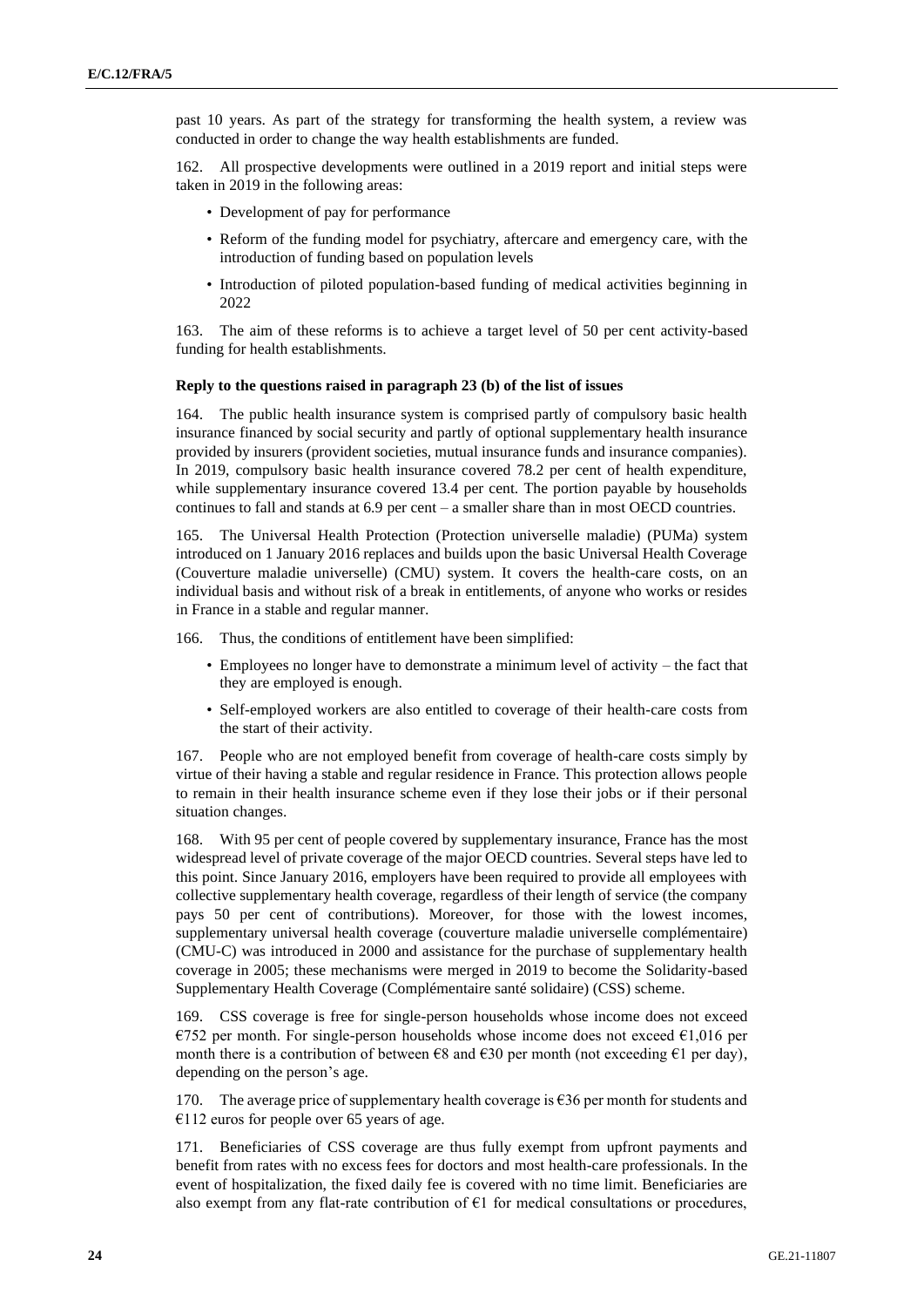medical imagery/radiology and medical tests and charges for medicines, paramedical services and medical transport.

#### **Reply to the questions raised in paragraph 23 (c) of the list of issues**

In 2019, it was estimated that fewer than 200,000 people were living with hepatitis C in France, and the number has been steadily falling.

173. There are now rapid diagnostic tests, which are less efficient than screening for specific antibodies and polymerase chain reaction (PCR) testing for viral ribonucleic acid, but which can be done using a simple blood sample. These tests are a complementary tool that are particularly useful for associations working with at-risk populations in non-healthcare settings.

174. Under its strategy for prevention, screening and access to treatment for drug users, the Government aims to prevent infection and reinfection by stepping up risk and harm reduction efforts, including by: (i) enhancing risk and harm reduction tools and materials; (ii) making them more accessible to drug users (needle exchange programmes in pharmacies, mailing of prevention materials, etc.); and (iii) broadening the range of risk and harm reduction measures that have met with success. It also seeks to tailor activities to vulnerable groups by adapting available tools and by trialling eligible initiatives under article 51 of the Social Security Funding Act for 2018. These include the Depist'C Pharma project, in which a mobile unit equipped with a PCR machine offers hepatitis C screening and treatment. Institutional strengthening and support for associations also allow for the tailoring of services to vulnerable groups. Lastly, access to hepatitis C treatment has been improved: all patients have had access to direct-acting antiviral drugs since 2016, while two pangenotypic drugs have been widely available by prescription since 2019.

#### **Reply to the questions raised in paragraph 24 (a) of the list of issues**

175. The Government's policy has been to quickly develop a range of solutions adaptable to local contexts, including:

- The roll out of individual financial assistance, under a negotiated agreement, for medical staff to set up practice in areas under pressure; of measures to facilitate work/retirement combinations; and of measures to encourage such staff to work in underserved areas, even without establishing a practice there, and to strengthen cooperation between health professionals
- Measures to promote internships in doctors' surgeries, multi-professional group practices and health centres, including a 50 per cent ( $\epsilon$ 300) increase in the allowance paid to internship supervisors in areas under pressure
- The advancement of the digital revolution in health, with strong support for the development of telemedicine (remote consultations between doctors and between doctors and patients)
- Better organization of health professionals to ensure a continuous and lasting healthcare presence, notably through the development of coordinated practice. In addition to multi-professional group practices and health centres, all forms of coordinated practice will be encouraged in line with local conditions: mechanisms including primary care teams, in which general practitioners join forces with other health professionals and territorial professional health communities, in which regional health actors come together more broadly in a common project, will be leveraged.

176. It is difficult to evaluate the precise impact of this policy, given the variety of mechanisms applied.

#### **Reply to the questions raised in paragraph 24 (b) of the list of issues**

177. Previous autism plans and the current National Autism Strategy have enabled the roll out of an active policy of early detection and improved access to diagnosis and school enrolment.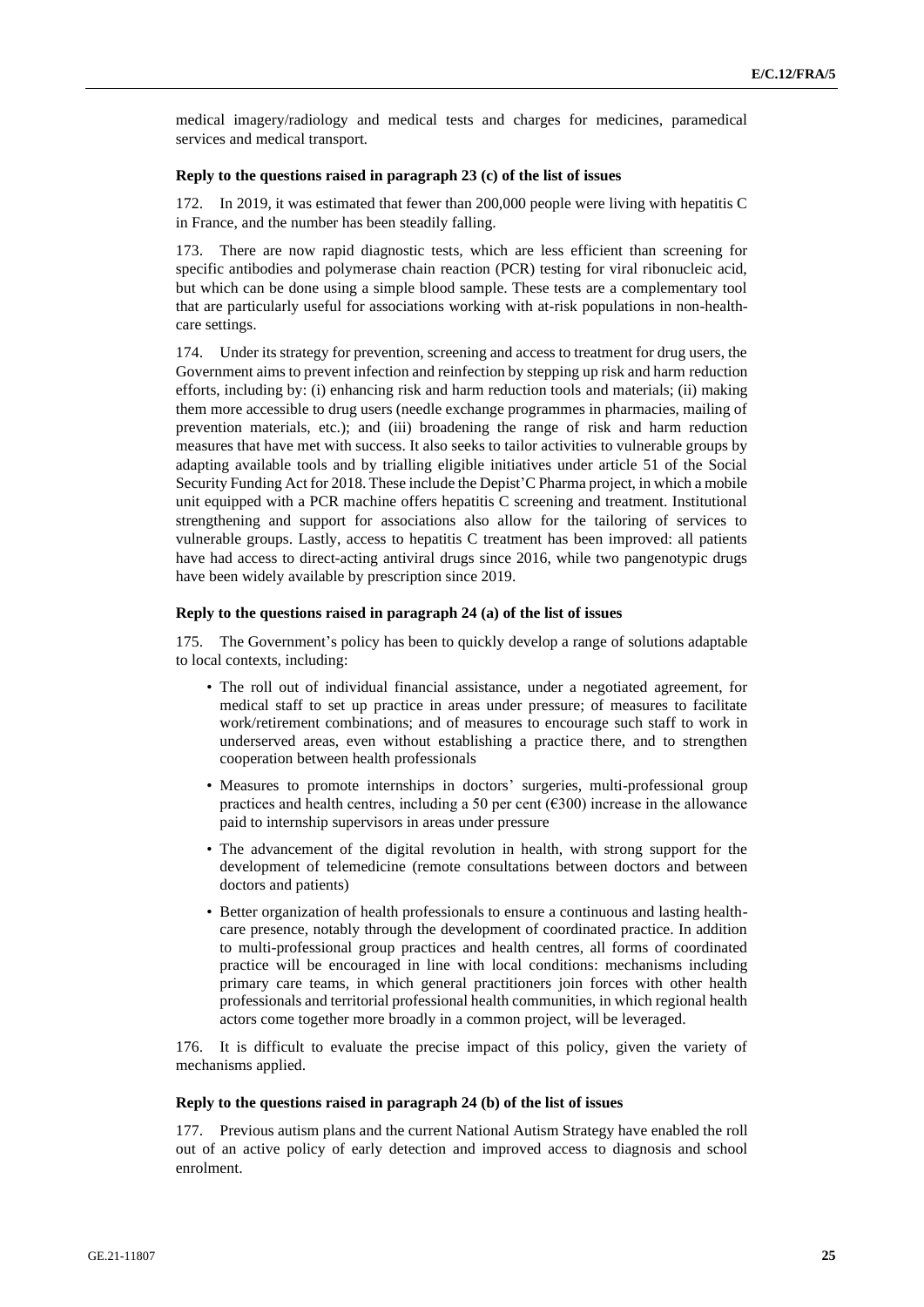178. In order to measure the adequacy of this policy and maximize its responsiveness to the specific needs of people with neurodevelopmental conditions, in late 2019 the interministerial task force for the National Autism Strategy launched an initial impact study, with participation by affected individuals and families. A new study, conducted in 2021 with 14,000 respondents, yielded the following findings:

- The conditions are still mostly detected first by the person's close circle and family (in 63 per cent of cases). Sixty-five per cent of parents whose children have been diagnosed since the launch of the Strategy in 2018 received support before the diagnosis or within three months of it.
- The proportion of parents who reported having effective access to an inclusive solution has risen from 67 per cent to 73 per cent.
- The percentage of children with autism in full-time schooling has risen from 61 per cent to 67 per cent.

179. International scientific data and publications were taken into consideration in the development of the National Autism Strategy adopted in 2018. The first of the Strategy's stated commitments is to "put science back at the heart of public policy concerning autism by endowing France with research of the highest quality". To achieve this, the Strategy envisages: (i) the creation of a research network of excellence (the organization of a research community centred on a scientific cooperation group, the establishment of three national centres of excellence and the creation of researchers' posts); (ii) the development of reliable databases for research purposes; (iii) the more rapid dissemination of knowledge, particularly through continuous learning programmes; and (iv) support for the development of technologies conducive to the learning and autonomy of persons with autism.

## **Reply to the questions raised in paragraph 25 of the list of issues**

180. The latest measures taken in relation to State medical care (Aide médicale de l'État) (AME) were adopted in the light of a study conducted by the Social Affairs Inspectorate and the Finance Inspectorate, the results of which were published in a report entitled "State medical care: Analysis and proposals" ("L'aide médicale de l'État: diagnostic et propositions"), in October 2019. This study looked at the medical and administrative steps taken by foreigners in an irregular situation seeking to access health care. The authors of the study recommended that caution should be exercised before making any changes to the AME system that might lead to an increase in the number of persons choosing not to seek treatment or to a deterioration in the health of the target groups. The range of medical services covered by AME therefore remained unchanged. Since the study's recommendations related mostly to the security of the system, the Government has taken steps to prevent the abuse or misuse of AME, while ensuring that care is properly provided to rights-holders. For example, firsttime applications for AME must now be submitted to the health insurance fund in person, thus making it possible to verify the physical presence of the applicant.

181. When foreign nationals claiming to be minors alone on French territory present their cases to departmental councils, the councils provide them with shelter and systematically proceed with assessments to ascertain if the persons in question are minors and are in fact alone; it has sole jurisdiction over the assessments. As part of this multidisciplinary assessment, the president of the departmental council may request the local prefecture to perform a documentary check or to verify whether the person claiming status as a minor is already registered in the Minors' Age Assessment Support system (Appui à l'évaluation de la minorité) (AEM), the Visabio system or the French authorities' foreign national records application, using the person's fingerprints. Whether or not the foreign national has already been registered, the assessment is not terminated; it continues regardless. The result of the database search is only one of the factors taken into account by the departmental council. Decree No. 2019-57 on the establishment of the AEM system therefore has no impact on the rights of unaccompanied minors; it simply establishes a possible additional step in the assessment process undertaken by the departmental councils. The persons claiming status as minors are sheltered for the duration of the assessment and only a juvenile judge has the power to decide whether they should be assigned to long-term placement with the Child Welfare Service (Aide sociale à l'enfance) (ASE).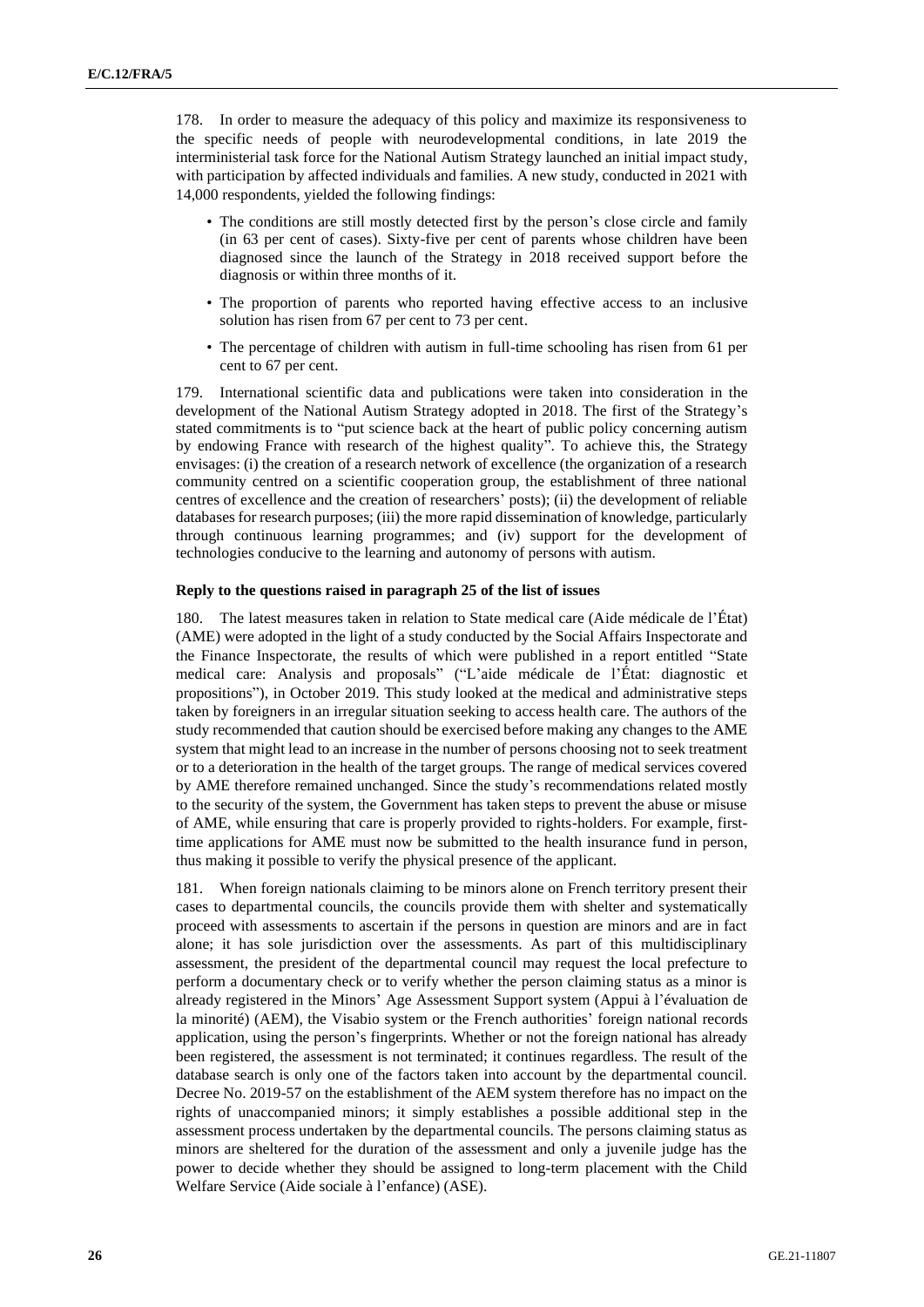#### **Reply to the questions raised in paragraph 26 of the list of issues**

182. The priority education policy provides for an increase in the resources mobilized in support of students in the 1,094 "priority education networks" located in the most disadvantaged areas of the country and in neighbourhoods where social segregation is the most acute. It does this through various means, including increased teaching resources, consultation time and teacher training, higher pay to make posts more attractive, increased educational support and extracurricular activities for students, increased cooperation with local authorities and school stakeholders, and the use of pedagogical management and networking of governance in schools. In 2015, the priority education map was amended to make the policy more relevant. This major overhaul has led to a steady build-up of resources since 2015:

- Since 2017, the splitting of classes in the first two years of primary school in priority education areas has resulted in the establishment of 10,800 classes, benefiting around 300,000 pupils. All classes in the first two years of primary school in priority education areas have been divided in two since the start of the 2020 school year. This has resulted in the creation of an additional 10,700 full-time equivalent posts compared with the number at the start of the 2016 school year and has brought the average number of students per class to 12.7.
- The progressive splitting of classes in the third year of preschool has been under way since the start of the 2019 school year and will be applied as a priority to all final-year preschool classes in high priority education networks (REP+) by the start of the 2021 school year, ultimately benefiting a total of 150,000 students.

183. "Local support contracts" are also being trialled with a view to giving the educational authorities more scope for action in assessing local difficulties and developing a tailored academic strategy that goes beyond the national REP+ priority education policy.

184. Thanks in part to the investment of an additional  $\epsilon$ 10 million under the Recovery Plan, the Cordées de la Réussite (Linked for Success) Programme has been relaunched to promote academic aspirations and the pursuit of higher education. Under this Programme, personalized support is provided to students from the fifth year prior to graduation until the end of the final year of upper secondary school, including through group activities intended to broaden their cultural horizons and help them to discover different career paths and professional fields, along with a peer student mentoring scheme. A total of 200,000 students are expected to receive support under the Programme in 2021.

185. Compulsory schooling until the age of 18 was introduced in the Education Code and has been in force since the start of the 2020 school year, with the aim of more effectively reducing school dropout. To that same end, the general and technical upper secondary education system and the vocational track have been reformed to offer students more freedom to make their own life plans and better dovetail with the opportunities available for further study through the reform of the university application process (the "Parcoursup" platform) and the strengthening of social support for students (study grants). These reforms help to diversify successful channelling and reinforce the support offered through counselling, including by making dedicated counselling sessions available throughout lower and upper secondary school.

186. The allocation of university places to students through the Parcoursup platform is grounded in the principles of non-discrimination and equality. The impact of such mechanisms, which are intended to provide better career guidance and promote educational aspiration, will be known only at the end of a follow-up process involving cohorts of students whose career choices will be monitored over several years. An infocentre is being built by the Ministry of Education, Youth and Sports; it makes use of data on guidance counselling, the allocation of university places and school dropout currently recorded in existing information systems.

187. Since 2020, the Learning Neighbourhoods (Cités Éducatives) Programme has been piloted in 80 of the most disadvantaged urban policy priority areas to strengthen cooperation between municipalities and school stakeholders. The Programme, which has a budget of  $\epsilon$ 100 million for a period of three years (2020–2022), helped students in disadvantaged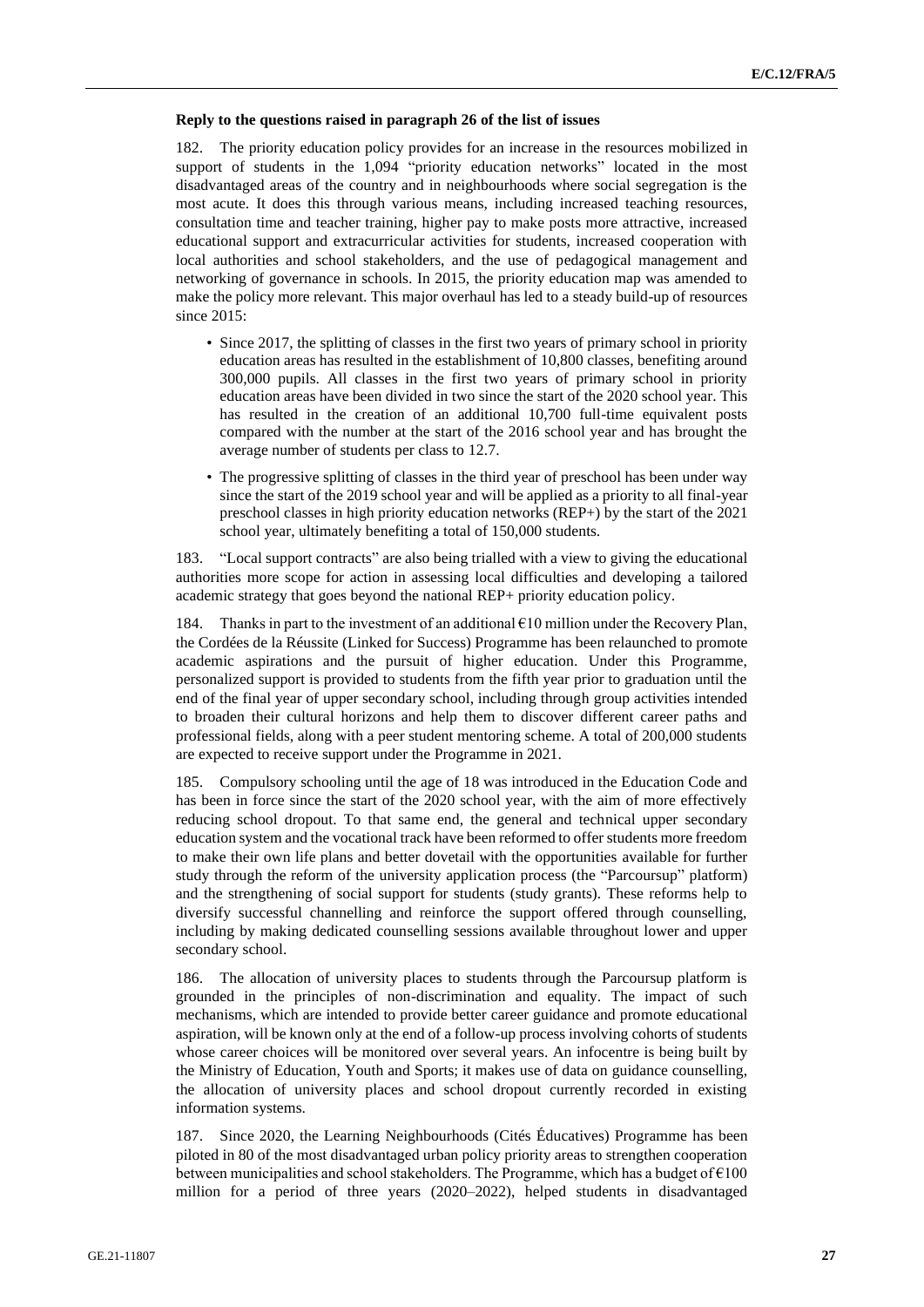neighbourhoods to weather the health crisis in the spring of 2020 by providing computer equipment that allowed them to continue their schooling remotely and by mobilizing all State and local authority partners to identify and give support to potential dropouts. In 2021, it was extended to 46 new areas, with 80 more to be certified in 2022.

In terms of social assistance, the State has distributed breakfasts to students in the most disadvantaged schools in participating municipalities (with a target of 200,000 in 2021) and is undertaking an ambitious programme to increase the size of grants and boarding school allowances.

189. To prevent drop out and demotivation among students during the health crisis, the "Learning Vacation" (Vacances Apprenantes) Programme was rolled out in the summer of 2020. It included academic refresher courses in French and mathematics, an "open school" programme proposing sporting and cultural activities and stays at leisure centres and holiday camps. A total of 950,000 young people took part in the activities on offer and an "Open School" Programme was extended to the autumn holidays, with nearly 620 schools and educational establishments and just over 50,000 students taking part.

190. Since the start of the 2017 school year, national assessments of the French-language and mathematics aptitudes of students in the first and second years of primary school and in the first year of middle school have been under way to measure the impact of efforts to reduce the correlation between social factors and academic achievement. The results of these assessments clearly show that the progress made by early primary school pupils in 2018/19 was not carried over into the 2019/20 school year. The keys to success are the child's attendance at school throughout the year, the personalization of learning pathways, which is facilitated by such assessments, and effective teaching practices, which will be re-evaluated. The initial effects of emphasizing basic knowledge are very encouraging, even if the proportion of students experiencing difficulties in French and mathematics at the start of lower secondary school remains high.

191. With regard to children with disabilities, several texts adopted since 2014 have outlined the procedures and tools that should be employed to more effectively assess the needs of students with disabilities, including with regard to the role of staff and the establishment of standardized tools (including school and establishment-level plans, personal education plans, a guide to assessing compensation needs in terms of schooling and changes to the composition of the multidisciplinary teams employed by departmental centres for persons with disabilities, which must now include a teacher whenever decisions are made on matters relating to schooling). In addition, attendants for students with disabilities are employed in schools to promote the autonomy of students with disabilities. They are contractual employees working for the public service who assist children with disabilities in their daily activities, facilitate their access to learning and help them to take part in social activities.

192. With regard to access to higher education, students with disabilities may have their applications reconsidered if they are offered a place at an establishment where their disability-related needs would not be met. Subsidies amounting to a total of  $\epsilon$ 7.5 million are granted by the Ministry of Higher Education, Research and Innovation to higher education institutions every year to help them cover the costs of providing special assistance to students with disabilities ( $E$ 217 per student in 2019), complementing the funds earmarked for that purpose by the institutions in their own budgets. The Ministry of Higher Education, Research and Innovation has issued a circular establishing the criteria for awarding scholarships on the basis of social criteria. Additional entitlements are granted to students with disabilities, whose course of study may be longer than average.

193. Roma and migrant children enjoy the same guarantees of access to education as all children living in the State party, in accordance with national law, and benefit from all existing school support measures.

194. Decree No. 2020-811 of 29 June 2020 contains a list of the supporting documents that may be requested for registration on school lists and specifies that a sworn statement is sufficient to prove the identity of children, their legal guardians and their domicile.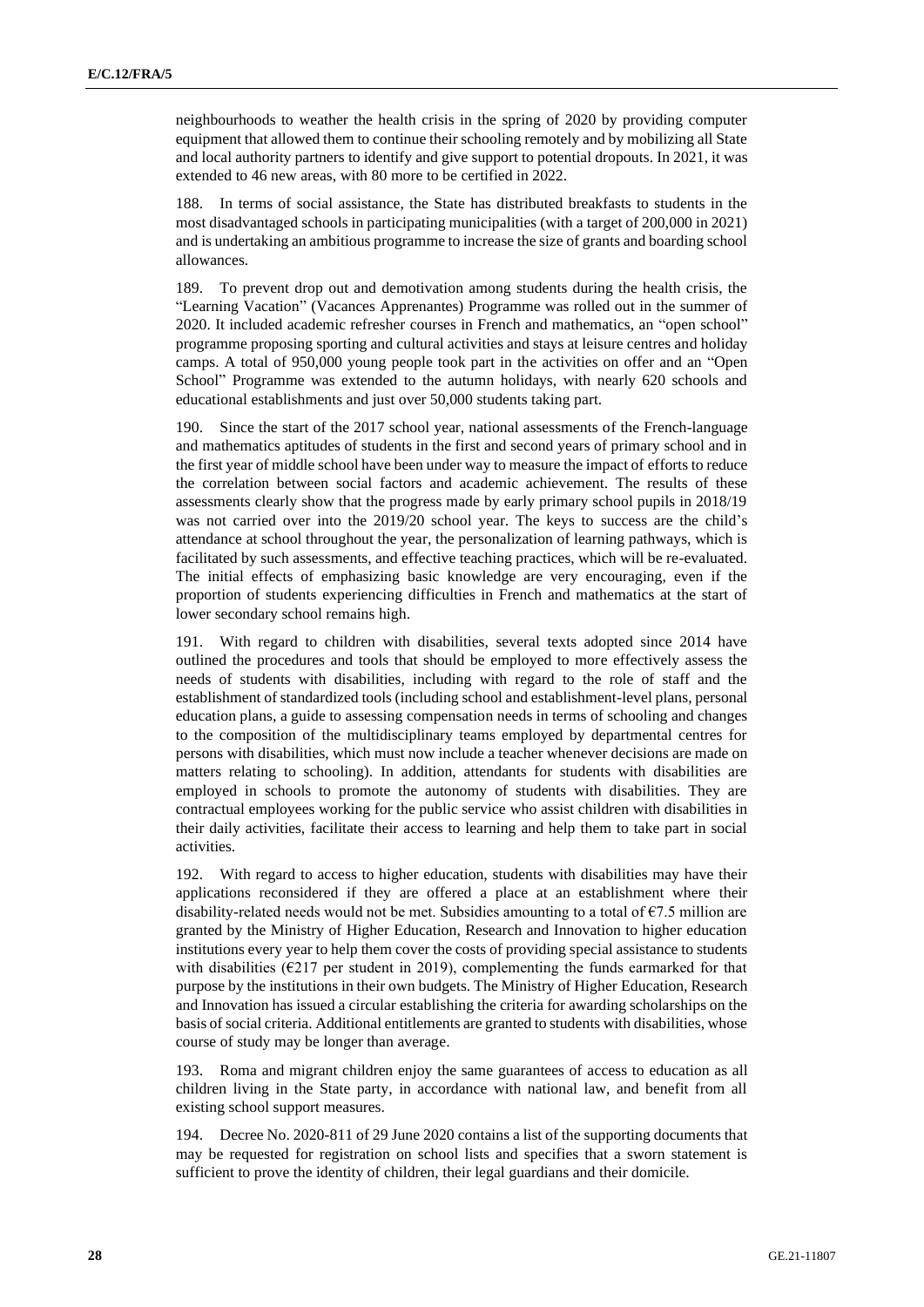195. Students whose first language is not French who have recently arrived in France<sup>11</sup> are enrolled in ordinary classes and may benefit from special schooling arrangements (special educational units for newly arrived students whose first language is not French, referred to as "UPE2A", or who have not previously attended school, referred to as "UPE2A-NSA"), which allow them to follow special courses that meet their particular needs (intensive French courses, special mathematics and foreign language classes, etc.). Newly arrived students whose first language is not French who live in shanty towns or who are unaccompanied minors require special attention in view of their very precarious situation.

196. In shanty towns where a comprehensive support system has been put in place by the Interministerial Task Force on Accommodation and Access to Housing, 80 per cent of children attend school (compared with 20 per cent of children living in shanty towns without such support). The Interministerial Task Force has given departmental education service directors and Learning Centres for Non-Francophone Students and Children from Itinerant and Travelling Families (Centres académiques de scolarisation des élèves allophones et enfants issus de famille itinérantes et du voyage) (CASNAV) access to its digital "shanty town clearance" platform so that they can anticipate demand by identifying the number of children living in such settings.

197. The support provided to unaccompanied minors is coordinated by the Youth Judicial Protection system, which has entrusted the Child Welfare Service with the task of ensuring that they are housed and attending school. Unaccompanied minors receive tailored support on arrival and benefit from the pedagogical expertise of the CASNAV learning centres. In the reception unit, the minors are given an academic and linguistic assessment administered by a teacher and are interviewed by a psychological guidance counsellor so that a guidance proposal can be made in accordance with their level of education and personal plans.

198. In order to provide a more appropriate response to the new educational needs arising from the increase in the proportion of students who have had long breaks in their schooling or who have literacy deficits, the most severely affected educational districts have piloted special arrangements in upper secondary schools for students in highly precarious social situations at risk of dropping out of school. In addition, unaccompanied minors between the ages of 16 and 18 are given access to vocational training to help them gain social independence and leave the child welfare protection system. However, unaccompanied minors' efforts to pursue studies and training are often undermined by the termination of their protection under the social care system at the age of 18.

199. Students whose families are highly itinerant can enrol in the distance learning courses organized by the National Centre for Distance Learning. In the 2019/20 school year, 10,138 students participated in such courses.

## **Reply to the questions raised in paragraph 27 of the list of issues**

200. Because of the principle of the indivisibility of the Republic, and in accordance with the principles of equality and non-discrimination, France does not recognize the collective rights of any group defined by a common origin, culture, language or belief. In France, it is the individual who has rights. Therefore, no monitoring indicators mentioning origins can be provided.

201. Since 2015, the Teaching of Language and Culture of Origin Programme has been gradually phased out and replaced by the International Foreign Language Education Programme. The first bilateral agreements on international foreign language education were concluded in 2016 and 2017.

202. Two countries that were our partners in the Teaching of Language and Culture of Origin Programme, Croatia and Serbia, chose not to join the International Foreign Language Education Programme. Families interested in education in Croatian or Serbian can enrol their children in activities organized by the long-standing associations promoted by those countries.

<sup>&</sup>lt;sup>11</sup> A total of 67,909 students whose first language is not French arrived and were enrolled in French schools and educational establishments in the 2018/19 school year (Evaluation, Forecasting and Performance Department Information Note No. 20.39).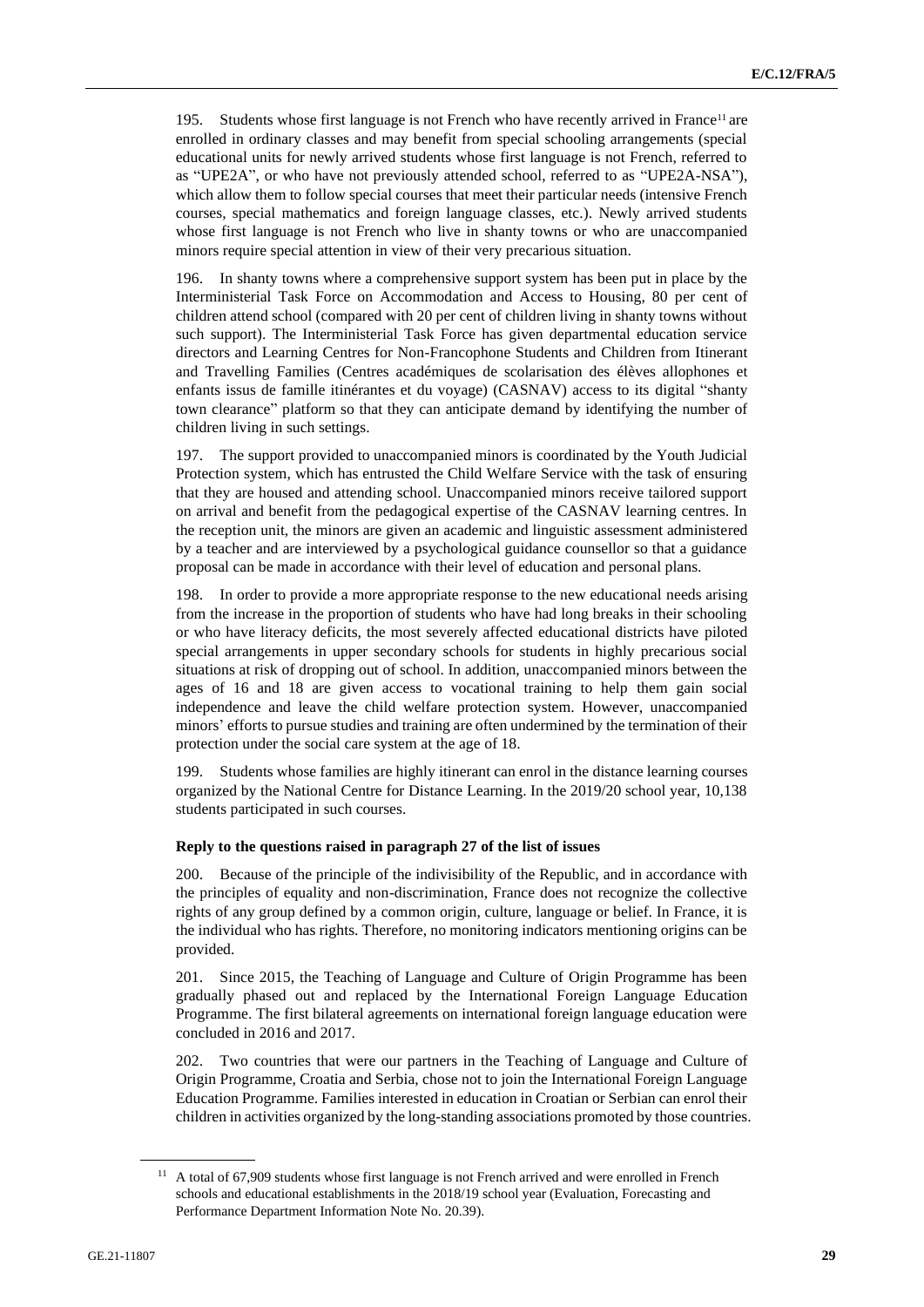All other partner countries have concluded bilateral agreements on international foreign language education with France, with the latest agreements about to be signed.

203. As from the 2020/21 school year, only the International Foreign Language Education Programme remains. Classes in classical Arabic, Italian, Portuguese and Turkish are currently on offer.

204. The main differences between the Teaching of Language and Culture of Origin Programme and the International Foreign Language Education Programme are that the latter is optional (the choice of enrolment is left to the family) and open to all students regardless of their origin, and it uses curricula based on the Common European Framework of Reference for Languages. Classes are available from the second to the final year of primary school.

205. A decision of 21 May 2021 (Decision No. 2021-818 DC) of the Constitutional Council on the Act on the Protection of the Heritage of Regional Languages and Their Promotion declared immersive teaching in a language other than French and the use of the diacritical signs of regional languages in civil status documents unconstitutional.

#### **Reply to the questions raised in paragraph 28 of the list of issues**

206. In 2018, the Ministry of Higher Education, Research and Innovation presented the National Science Plan, the aim of which is to ensure universal open access to publications and to set up a permanent, dynamic structure for the open sharing of research data in Europe and internationally. The Ministry also publishes an annual open science barometer to monitor and analyse the situation with regard to open science and to keep track of any developments.

207. The Ministry has a department dedicated to steering national public policy on the place of science, technology and industry in society and, more broadly, on the management of relations between society and the scientific community. It coordinates and monitors the national strategy on scientific culture through the National Council for Scientific Culture and handles the funding of national activities such as the National Science Fair (Fête de la Science) in conjunction with higher education and research institutions. It also supports national associations working in the field of scientific and technical culture and oversees, in a primary or secondary capacity, the activities of the main national institutions in this field.

208. With regard to gender equality, since 2013, the Ministry has been leading a network of focal points promoting equality in higher education and at research institutions. These focal points are responsible for the mainstreaming and coordination of equality policies in their institutions. In October 2020, the network comprised around 300 persons. The Ministry is in regular contact with them, in particular through the Standing Conference of Equality and Diversity Focal Points, which has a networking and training role. Since 2014, the Ministry has also been organizing the National Day for Equality in Higher Education and Research to promote the sharing of experiences and best practices.

209. On 17 May 2021, the Ministry published a new guide on combating hatred and discrimination against LGBT+ persons. The guide aims to support higher education and research institutions in their efforts to prevent, raise awareness of and combat hatred and discrimination against this group. In addition, in 2020, the Ministry of Culture published two guides for its staff and its schools on providing support to persons who change their gender identity and on combating racism and antisemitism.

210. A network of focal points working against racism and antisemitism was set up in higher education and research establishments under the 2015 "Mobilization of schools for the values of the Republic" plan. There are currently more than 140 such focal points in various institutions taking measures to raise awareness of, prevent and address racism and antisemitism.

211. The Ministry of Culture also coordinates a network of focal points known as discrimination prevention officers, who are present in all its services, establishments and schools. The discrimination prevention officer network now has nearly 200 members and meets regularly to share best practices between institutions, to identify shortcomings and needs and to present new projects and mechanisms. Since 2020, discrimination prevention officers have also been taking measures to prevent and combat sexual and gender-based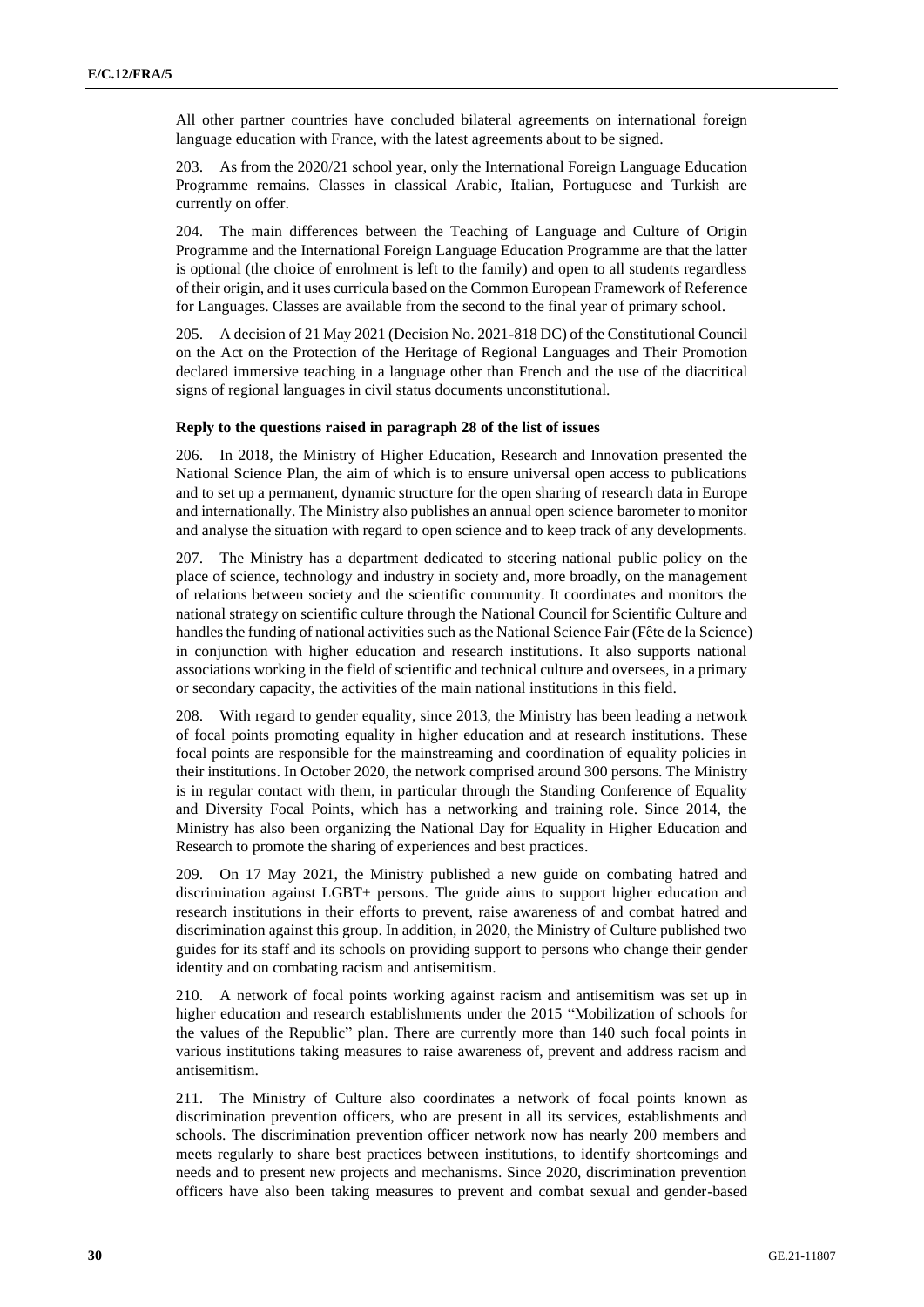violence, in accordance with a circular issued on 30 November 2019 on the establishment of equality focal points within the civil service.

212. The activities and measures carried out by the Ministry of Culture to promote equality and combat discrimination and gender-based and sexual violence are presented annually in the Ministry's Equality Road Map. The Ministry's activities are informed by data collected in the various cultural sectors. The measures undertaken or supported by the Ministry of Culture to promote equality, and also diversity, concern and involve the Ministry's services and establishments, which work collaboratively with local authorities, all local and national public institutions for culture and creativity and companies active in the cultural field and in the creative industries.

213. Modules on inclusion and anti-discrimination are in place or are being developed in schools associated with the cultural and creative sectors. These modules raise the question of stereotypes, analyse the representation of women in art and make tools available to gain an understanding of certain behaviours so that students are able to decipher and, if necessary, oppose them. The Ministry is also working with textbook publishers, through the Association of Educational Publishers, to address stereotypes in textbooks and their illustrations.

214. The Ministries of Culture, Education, Higher Education and Research, Employment, and Solidarity and Health are working together to develop a portal for accessible publishing and a plan to digitize non-accessible books adapted to this purpose. The aim is to significantly increase the number of books available to persons who have disabilities that make reading difficult. In cooperation with associations and the Interministerial Committee on Disabilities, the ministries concerned agreed to launch a study in 2021 to produce a clearer picture of the extent of such a service and the different forms that it might take and possible operating models. The results of the study will be available at the end of 2021.

215. With regard to the "development" of culture, the Ministry of Culture and its partners are working to accelerate a diversification of viewpoints and talents. They are aiming for parity in appointments to the heads of the institutions under its supervision; supporting or establishing projects aimed at socially disadvantaged groups in specific cultural sectors; ensuring equal access to the means of creation and production; introducing quotas, where possible, such as the current 30 per cent women's quota for filmmakers and programme directors hired by France Télévisions; and making public support conditional on compliance with commitments to combat sexual and gender-based violence, which hinder women's careers.

216. Under the leadership of the President of the Republic, the Ministry of Culture has established a new space for sharing and encounters – a platform of services called the Culture Pass (Pass Culture), aimed primarily at 18-year-olds. After an initial pilot phase in 5 departments and supplementary testing in 14 more, the Culture Pass was extended to the whole of metropolitan France and the overseas territories in May 2021.

217. In addition to removing the financial barrier to access to culture, the Culture Pass aims to encourage diversity in artistic and cultural practices and to offer something for every young person, without distinction. One of its main aims is to reach audiences that are normally excluded from the cultural sector. Specific measures have been taken to reach young people in urban policy priority areas and rural areas and young persons with disabilities. It is also intended to help teenagers become independent in their choice of cultural activities.

218. The Ministry of Culture has been working for two years on projects based around the notion of the discoverability of online cultural content, in collaboration with the Government of Quebec. Discoverability of content in the digital environment refers to its availability online and its ability to be found among a large body of other content, especially by persons who have not been specifically looking for it. This work led to the development of a draft joint France-Quebec strategy containing 12 proposals for action that can be launched in both France and Quebec, independently or jointly.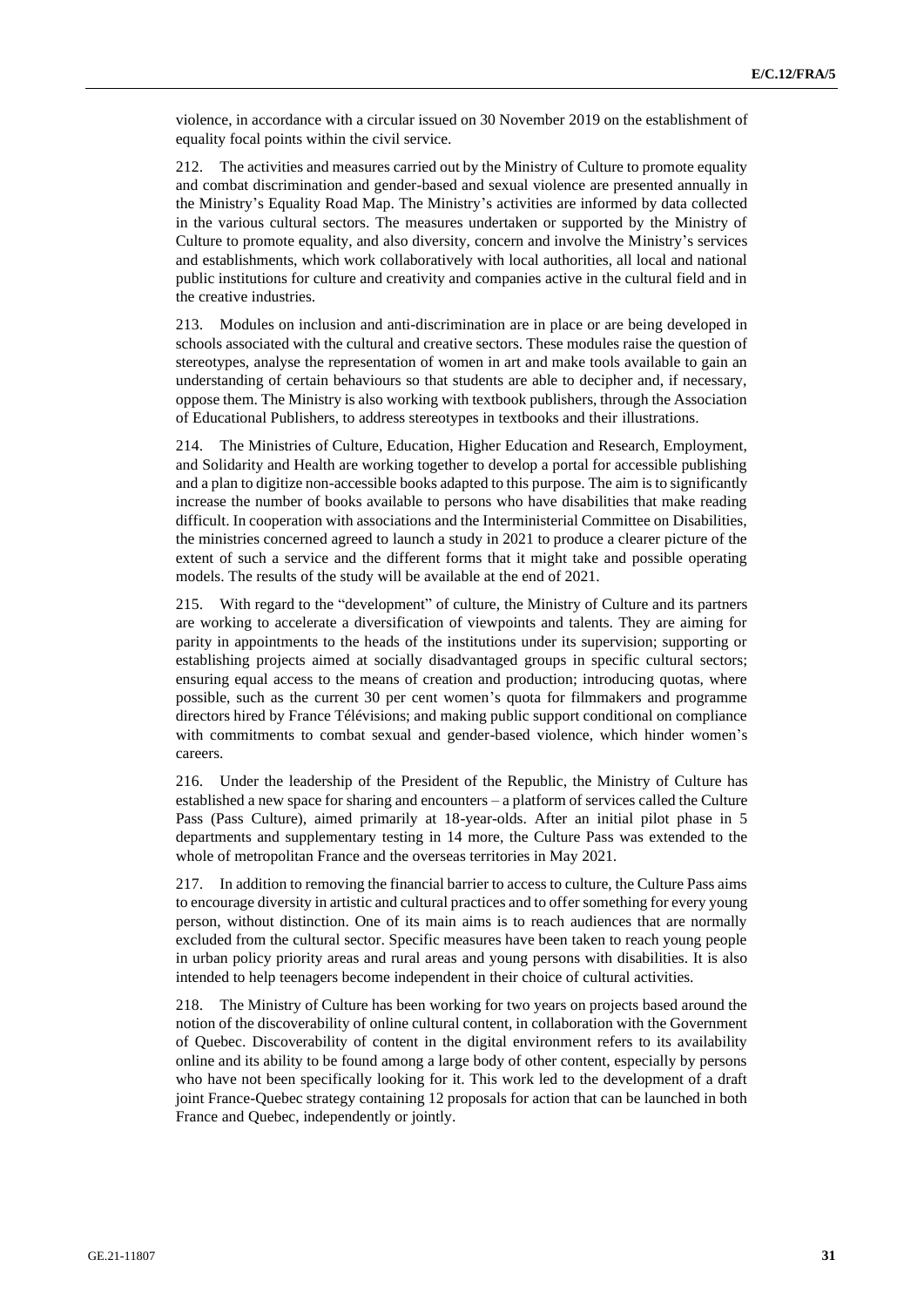## **III. Good practices**

## **Reply to the questions raised in paragraph 29 of the list of issues**

*Reply to the questions raised in paragraph 30 (a) of the Committee's previous concluding observations (E/C.12/FRA/CO/4)*

219. Every year since 1987, the World Day for Overcoming Extreme Poverty has been observed on 17 October. In 2020, it was organized by ATD Fourth World, the Refuser la Misère 2020 Collective and 60 French organizations on the Parvis des Libertés et des Droits de l'Homme (the Esplanade of Human Rights), at the Trocadero in Paris.

*Reply to the questions raised in paragraph 30 (b) of the Committee's previous concluding observations*

220. On a temporary and exceptional basis, Decree No. 2020-764 of 23 June 2020 on the conditions of entitlement to and continuity of certain family benefits in the context of the COVID-19 epidemic relaxed the conditions that must be met in order for people to be able to freely choose the type of childcare covered by such benefits and made certain rules governing entitlement to family benefits for foreign nationals less stringent.

221. Urgent financial support measures to assist families in need were put in place at the outset of the health crisis. The family allowance received by nearly 32 million people was paid at the beginning of April 2020, ahead of the usual schedule, so that families in need would not be left destitute. An exceptional solidarity allowance of  $\epsilon$ 150 has been set up for households receiving the solidarity income supplement (Revenu de solidarité active) (RSA) or the job-seekers' welfare allowance (Allocation de solidarité spécifique). Households with children receive a bonus of  $\epsilon$ 100 per dependent child under the age of 20. This benefit is paid automatically to 4.1 million families.

222. In order to avoid any disruption in the payment of benefits, entitlements to minimum social benefits have been extended by three months and the recovery of undue payments has been suspended indefinitely. In addition, families who are directly affected by the crisis can request an emergency review of their situation and their benefits.

223. The closure of schools, nurseries and centres for children with disabilities can lead to additional costs for families. The public authorities have therefore committed to reimbursing all nursery days that have gone unused since the beginning of the lockdown. People caring for their own children full-time receive daily allowances financed by the social security system. Lastly, in order to support families whose children have been left without meals owing to the interruption of canteen services, a local benefit of  $\epsilon$ 35 is paid to the families of students between the ages of 3 and 17 in the overseas departments.

## *Reply to the questions raised in paragraph 30 (c) of the Committee's previous concluding observations*

224. Overhauling the social benefits delivery system is a key aim of the 2018–2022 poverty strategy. To reduce the number of people who do not avail themselves of social benefits and to facilitate access to entitlements, the Government has set up a support service for the recipients of the RSA solidarity income supplement and has launched an overhaul of minimum social benefits through its plan to establish a universal minimum income allowance (revenu universel d'activité).

225. Since the introduction of the universal minimum income allowance is expected to affect a quarter of households in France, a public consultation was organized in 2019–2020 and a citizens' panel was set up. Although the results of these consultations have already been made public, because of the health crisis, it has not been possible to continue the work completed thus far. An arbitration process on the future of the reform is under way.